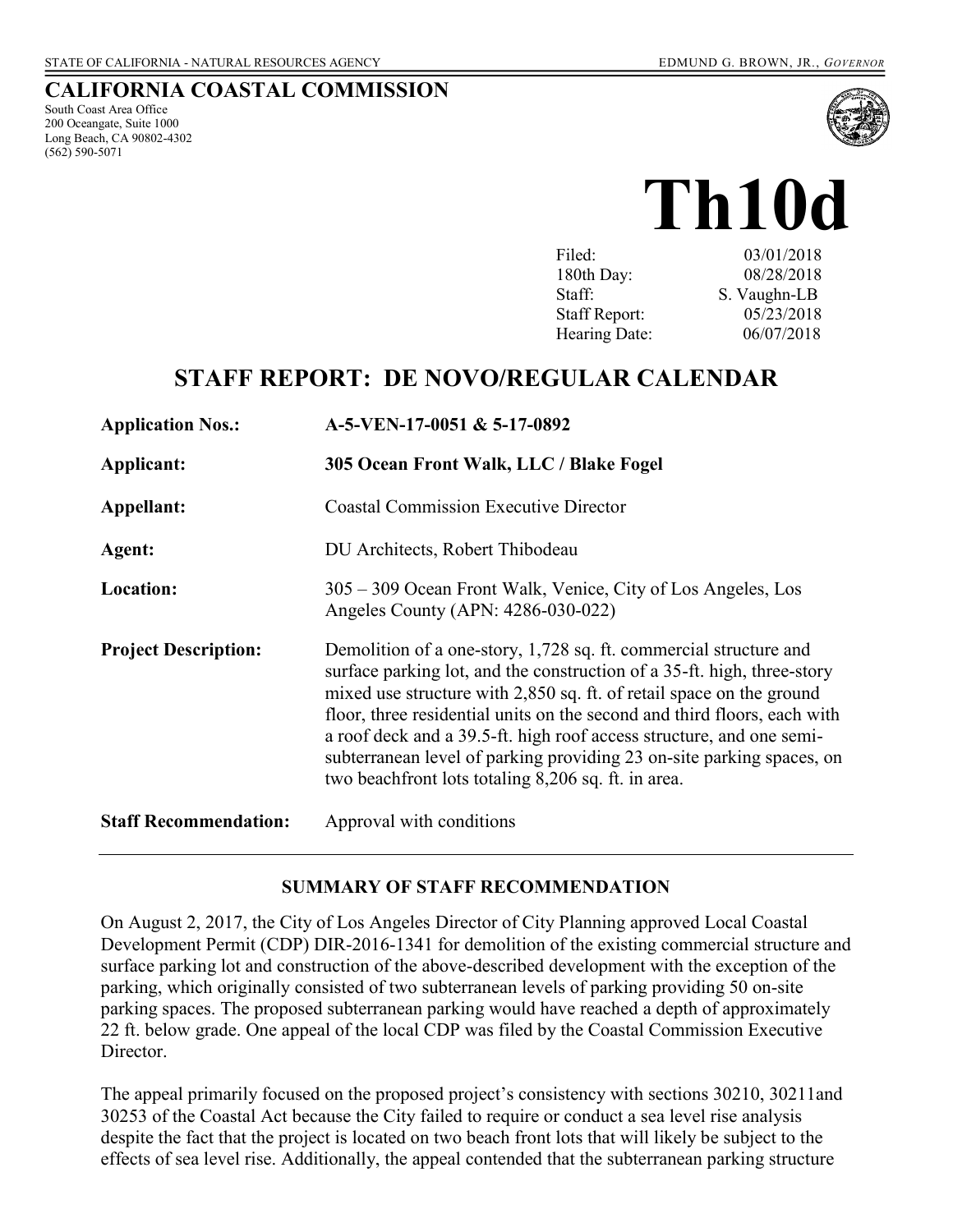can act as a sea wall if wave scour and beach erosion reach the project site, which could alter natural landforms and impede and degrade public access seaward of the site. On November 9, 2017 the Commission found a substantial issue with respect to the grounds on which the appeal was filed.

The project site is in the dual permit jurisdiction area of the City of Los Angeles. On October 19, 2017, the applicant submitted the dual permit application. This is a combined staff report for the de novo appeal hearing and the dual permit application. The applicant has since submitted a coastal hazards analysis and has revised the project description to remove much of the subterranean parking as described above. The proposed parking is now semi-subterranean and would reach a depth of 3.5 ft. below grade thereby removing the potential for the subterranean parking structure to act as a seawall. Proposed vehicle lifts in the garage provide 21 parking stalls, and two handicapped parking spaces are also provided.

Therefore, staff is recommending **APPROVAL** of the coastal development permit applications with the following special conditions: **(1)** permit compliance; **(2)** parking; **(3)** building height; **(4)** public right-of-way; **(5)** landscaping; **(6)** drainage and water quality; **(7)** construction BMPs; **(8)** no future shoreline protection; **(9)** assumption of risk; and **(10)** deed restriction. The applicant agrees with the staff recommendation. The motion to approve the permits, as conditioned, is on **Page Five.**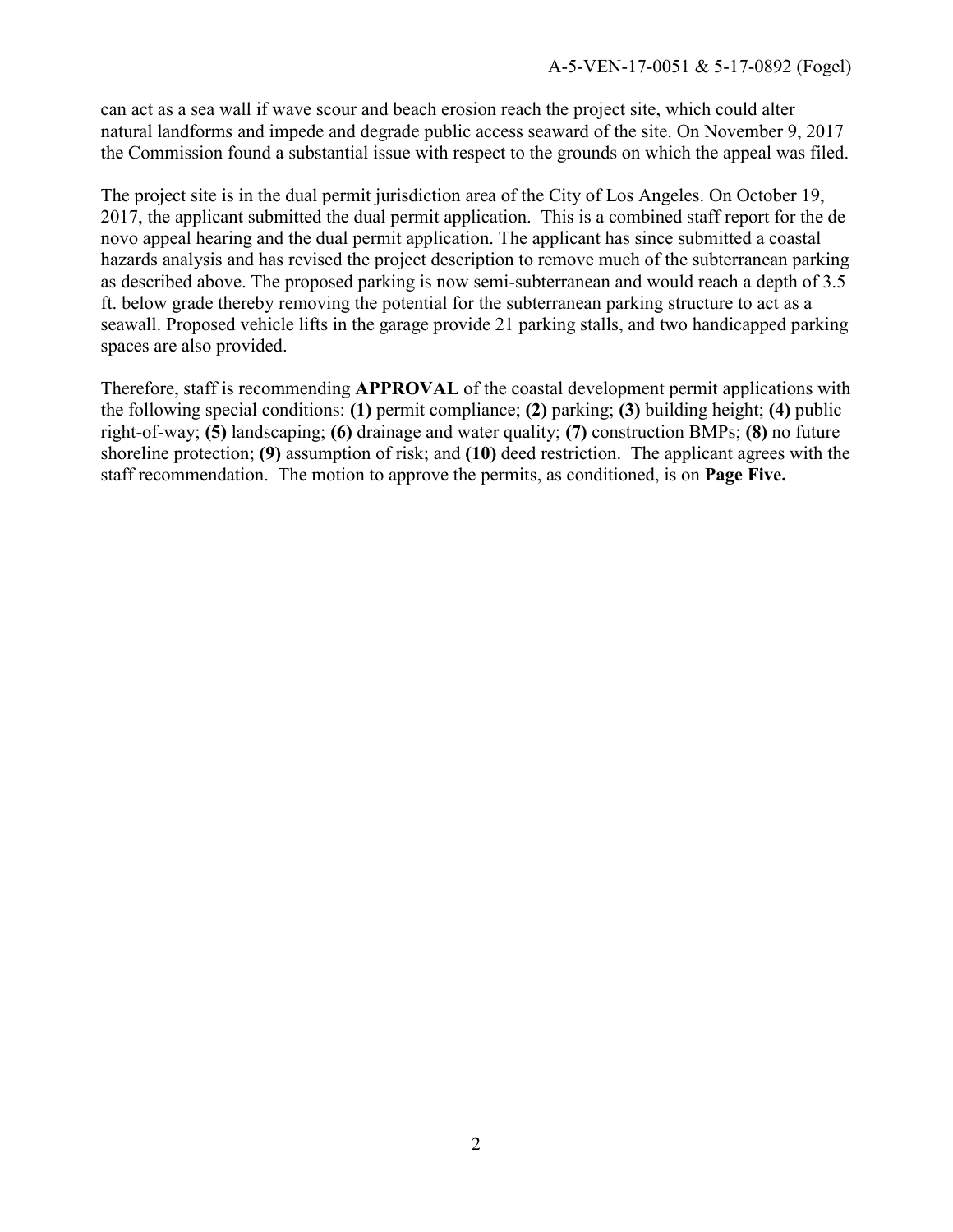# **TABLE OF CONTENTS**

| $\mathbf{I}$ . |  |
|----------------|--|
| П.             |  |
|                |  |
|                |  |
|                |  |
|                |  |
|                |  |
|                |  |
|                |  |
|                |  |
|                |  |
|                |  |

# **APPENDICES**

Appendix A - Substantive File Documents

# **[EXHIBITS](https://documents.coastal.ca.gov/reports/2018/6/Th10d/Th10d-6-2018-exhibits.pdf)**

Exhibit 1 – Vicinity Map and Project Location Exhibit 2 – [Revised Project Plans](https://documents.coastal.ca.gov/reports/2018/6/Th10d/Th10d-6-2018-exhibits.pdf)  [Exhibit 3 – CoSMoS Images](https://documents.coastal.ca.gov/reports/2018/6/Th10d/Th10d-6-2018-exhibits.pdf)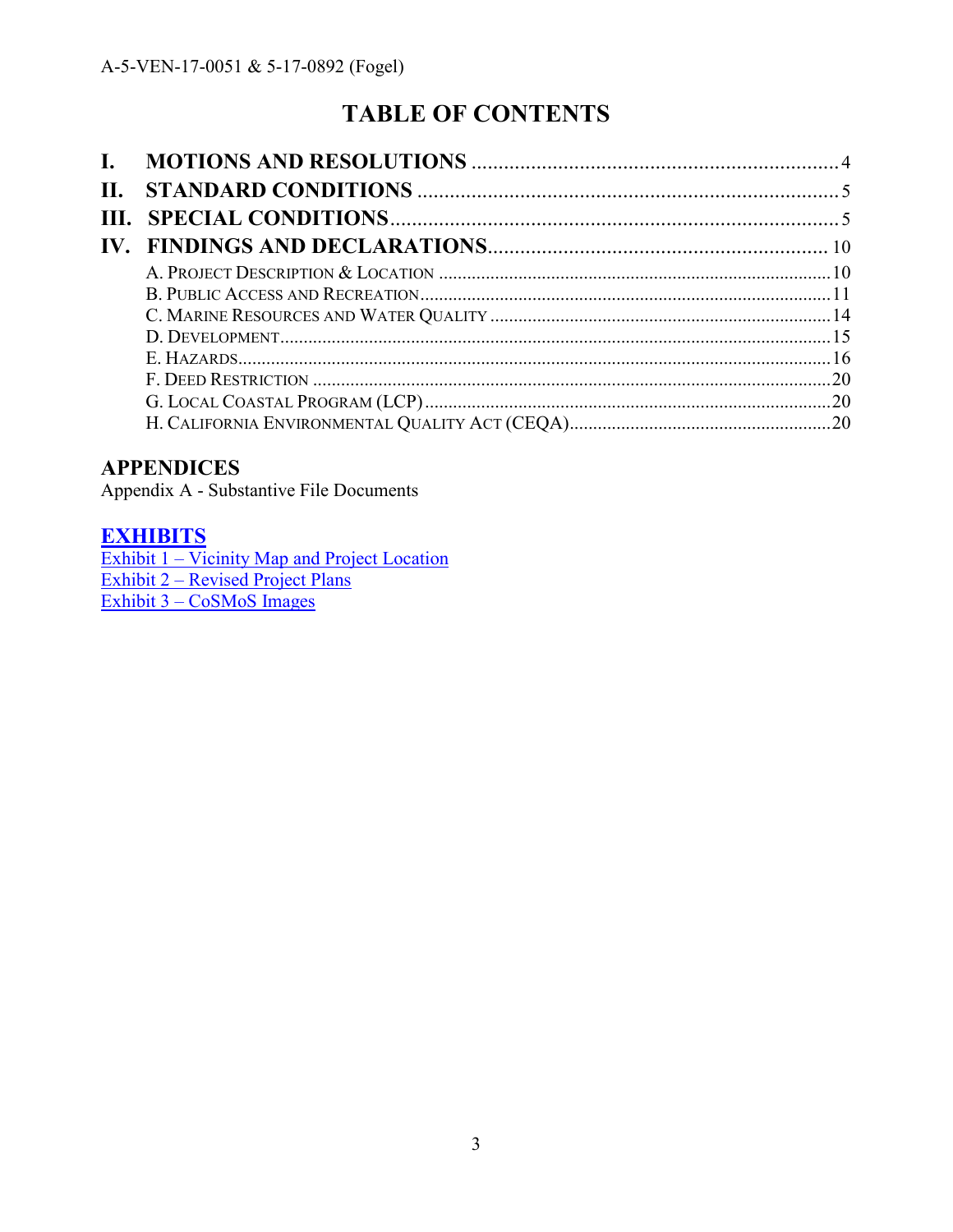# <span id="page-3-0"></span>**I. MOTIONS AND RESOLUTIONS**

## **Motion:**

## *I move that the Commission approve Coastal Development Permit No. A-5-VEN-17-0051 pursuant to the staff recommendation.*

Staff recommends a **YES** vote. Passage of this motion will result in approval of the permits as conditioned and adoption of the following resolution and findings. The motion passes only by affirmative vote of a majority of the Commissioners present.

# **Resolution:**

*The Commission hereby approves a coastal development permit for the proposed development and adopts the findings set forth below on grounds that the development as conditioned will be in conformity with the policies of Chapter 3 of the Coastal Act and will not prejudice the ability of the local government having jurisdiction over the area to prepare a Local Coastal Program conforming to the provisions of Chapter 3. Approval of the permit complies with the California Environmental Quality Act because either 1) feasible mitigation measures and/or alternatives have been incorporated to substantially lessen any significant adverse effects of the development on the environment, or 2) there are no further feasible mitigation measures or alternatives that would substantially lessen any significant adverse impacts of the development on the environment.*

## **Motion:**

## *I move that the Commission approve Coastal Development Permit No. 5-17-0892 pursuant to the staff recommendation.*

Staff recommends a **YES** vote. Passage of this motion will result in approval of the permits as conditioned and adoption of the following resolution and findings. The motion passes only by affirmative vote of a majority of the Commissioners present.

## **Resolution:**

*The Commission hereby approves a coastal development permit for the proposed development and adopts the findings set forth below on grounds that the development as conditioned will be in conformity with the policies of Chapter 3 of the Coastal Act and will not prejudice the ability of the local government having jurisdiction over the area to prepare a Local Coastal Program conforming to the provisions of Chapter 3. Approval of the permit complies with the California Environmental Quality Act because either 1) feasible mitigation measures and/or alternatives have been incorporated to substantially lessen any significant adverse effects of the development on the environment, or 2) there are no further feasible mitigation measures or alternatives that would substantially lessen any significant adverse impacts of the development on the environment.*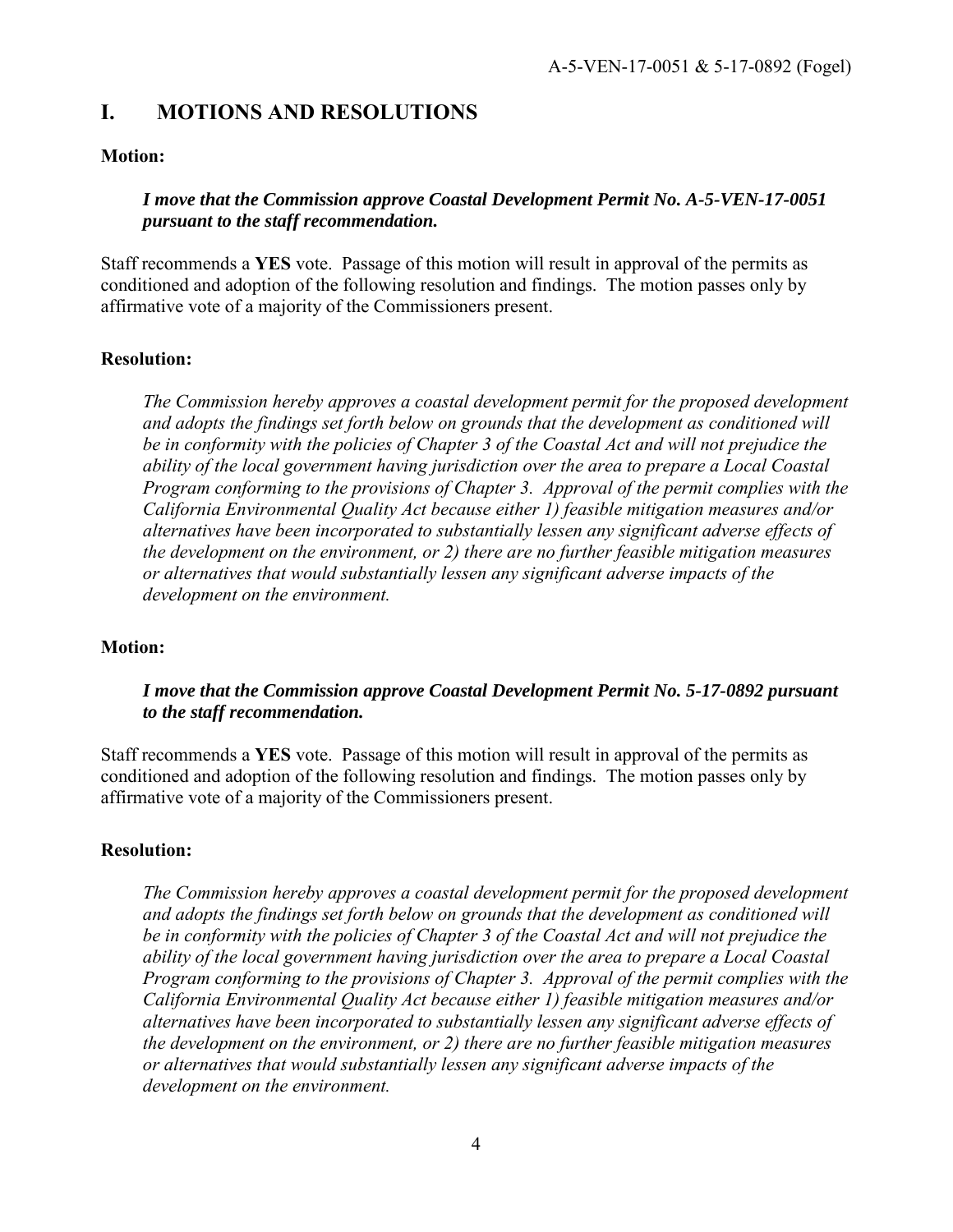# <span id="page-4-0"></span>**II. STANDARD CONDITIONS**

This permit is granted subject to the following standard conditions:

- 1. **Notice of Receipt and Acknowledgment**. The permit is not valid and development shall not commence until a copy of the permit, signed by the permittee or authorized agent, acknowledging receipt of the permit and acceptance of the terms and conditions, is returned to the Commission office.
- 2. **Expiration.** If development has not commenced, the permit will expire two years from the date on which the Commission voted on the application. Development shall be pursued in a diligent manner and completed in a reasonable period of time. Application for extension of the permit must be made prior to the expiration date.
- 3. **Interpretation.** Any questions of intent of interpretation of any condition will be resolved by the Executive Director or the Commission.
- 4. **Assignment.** The permit may be assigned to any qualified person, provided assignee files with the Commission an affidavit accepting all terms and conditions of the permit.
- 5. **Terms and Conditions Run with the Land.** These terms and conditions shall be perpetual, and it is the intention of the Commission and the permittee to bind all future owners and possessors of the subject property to the terms and conditions.

# <span id="page-4-1"></span>**III. SPECIAL CONDITIONS**

This permit is granted subject to the following special conditions:

- **1. Future Permit Requirement**. This permit is only for the development described in coastal development permits (CDP) *A-5-VEN-17-0051 & 5-17-0892*. Pursuant to Title 14 California Code of Regulations (CCR) Section 13253(b)(6), the exemptions otherwise provided in Public Resources Code (PRC) Section 30610(b) shall not apply to the development governed by the CDPs *A-5-VEN-17-0051 & 5-17-0892.* Accordingly, any future improvements to this structure authorized by this permit shall require an amendment to CDPs *A-5-VEN-17-0051 & 75-17-0892* from the Commission or shall require an additional CDP from the Commission or from the applicable certified local government. In addition thereto, an amendment to CDPs *A-5-VEN-17- 0051 & 5-17-0892* from the Commission or an additional CDP from the Commission or from the applicable certified local government shall be required for any repair or maintenance identified as requiring a permit in PRC Section 30610(d) and Title 14 CCR Sections 13252(a)-(b).
- **2. Parking**. The proposed on-site parking supply (23 spaces) shall be provided and maintained in the garage of the approved structure as shown on the proposed project plans. An on-site parking attendant shall be available to operate the parking lifts 24 hours per day for the life of the structure. Vehicular access to the on-site parking shall be taken only from Speedway Alley. The proposed 16 on-site bicycle parking stalls (eight long-term and eight short-term) shall be maintained for the life of the structure. The on-site parking shall be made available to the residents, lessees and customers of the businesses within the approved structure. All leases shall provide that the lessors of the retail spaces shall provide bus passes to employees, upon request, at no cost to the employees.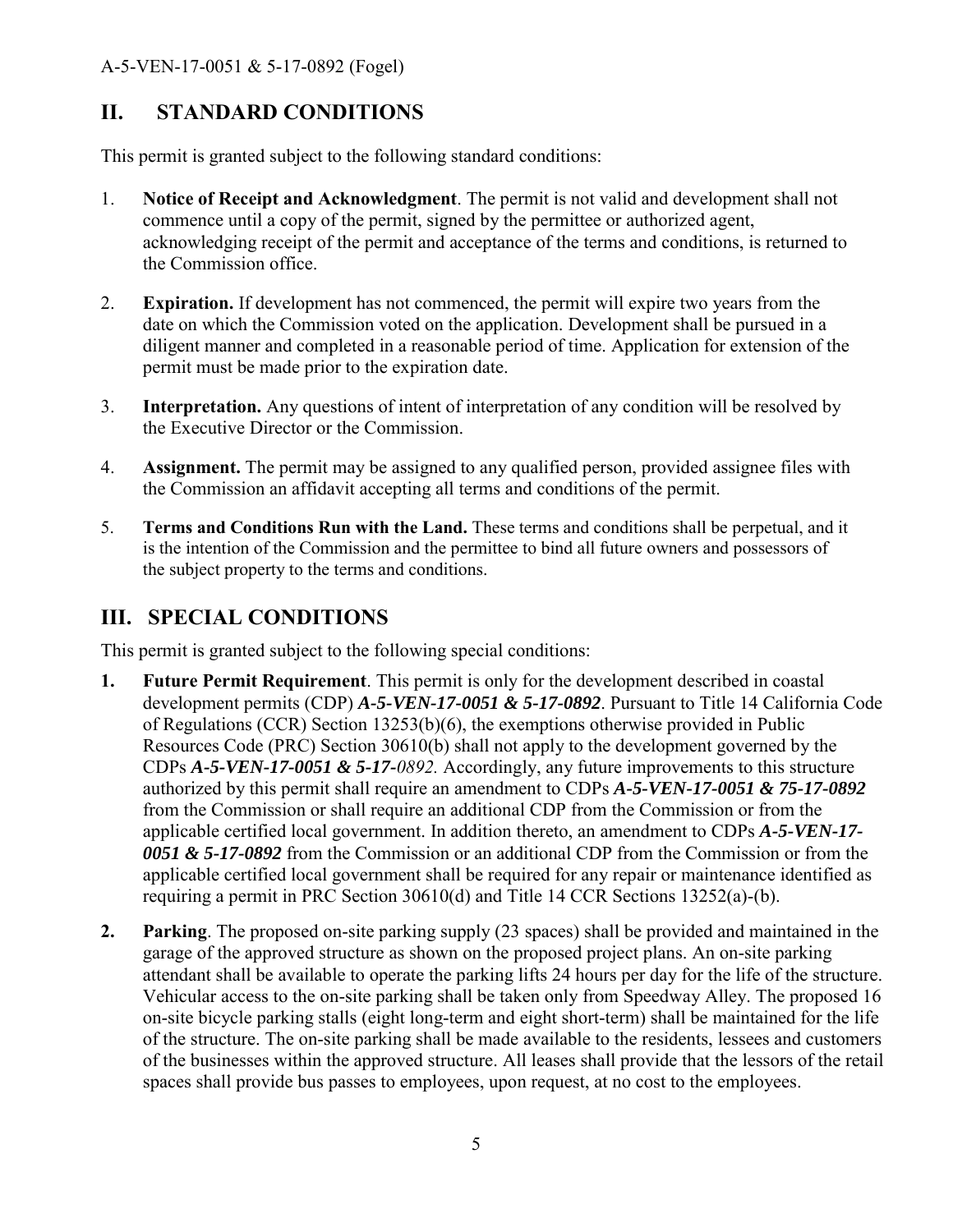- **3. Building Height**. The roof of the approved structure shall not exceed thirty-five (35) feet in elevation above the Ocean Front Walk right-of-way. Chimneys, exhaust ducts, ventilation shafts and other similar devices essential for building function may extend up to forty (40) feet in elevation above the Ocean Front Walk right-of-way. Roof access structures may extend up to forty feet (40) in elevation above the Ocean Front Walk right-of-way. No portion of any structure shall exceed forty feet (40) in elevation above the Ocean Front Walk right-of-way.
- **4. Public Right-of-Way**. The development approved by this coastal development permit is limited to the applicant's private property. Private use or development of the public right-of-way of Ocean Front Walk is not permitted. Unpermitted off-site development includes, but is not limited to, construction, landscaping, fencing, tables, vending and posting of signs.

# **5. Landscaping − Drought Tolerant, Non-Invasive Plants.**

- a) Vegetated landscaped areas shall only consist of native plants or non-native drought tolerant plants, which are non-invasive. No plant species listed as problematic and/or invasive by the California Native Plant Society (http://www.CNPS.org/), the California Invasive Plant Council (formerly the California Exotic Pest Plant Council) (http://www.cal-ipc.org/), or as may be identified from time to time by the State of California shall be employed or allowed to naturalize or persist on the site. No plant species listed as a "noxious weed" by the State of California or the U.S. Federal Government shall be utilized within the property. All plants shall be low water use plants as identified by California Department of Water Resources (See: <http://www.water.ca.gov/wateruseefficiency/docs/wucols00.pdf> and [http://ucanr.edu/sites/WUCOLS/files/183488.pdf\)](http://ucanr.edu/sites/WUCOLS/files/183488.pdf).
- b) Use of reclaimed water for irrigation is encouraged. If using potable water for irrigation, only drip or microspray irrigation systems may be used. Other water conservation measures shall be considered, such as weather based irrigation controllers.
- **6. Drainage & Water Quality.** By acceptance of this Coastal Development Permit, the applicant agrees that:
	- a) During construction of the proposed project, no runoff, site drainage or dewatering shall be directed from the site onto the beach or Ocean Front Walk or to street that drains into a canal, onto the beach, or to the ocean, unless specifically authorized by the California Regional Water Quality Control Board.
	- b) All equipment and materials shall be stored and managed in a manner to minimize the potential of pollutants to enter the ocean.

The permittee and all successors in interest shall construct and maintain the development consistent with the drainage plans approved by the Executive Director.

## **7. Storage of Construction Materials, Mechanized Equipment and Removal of Construction Debris.**

The permittee shall comply with the following construction-related requirements:

a) No demolition or construction materials, debris, or waste shall be placed or stored where it may enter sensitive habitat, receiving waters or a storm drain, or be subject to wave, wind, rain, or tidal erosion and dispersion.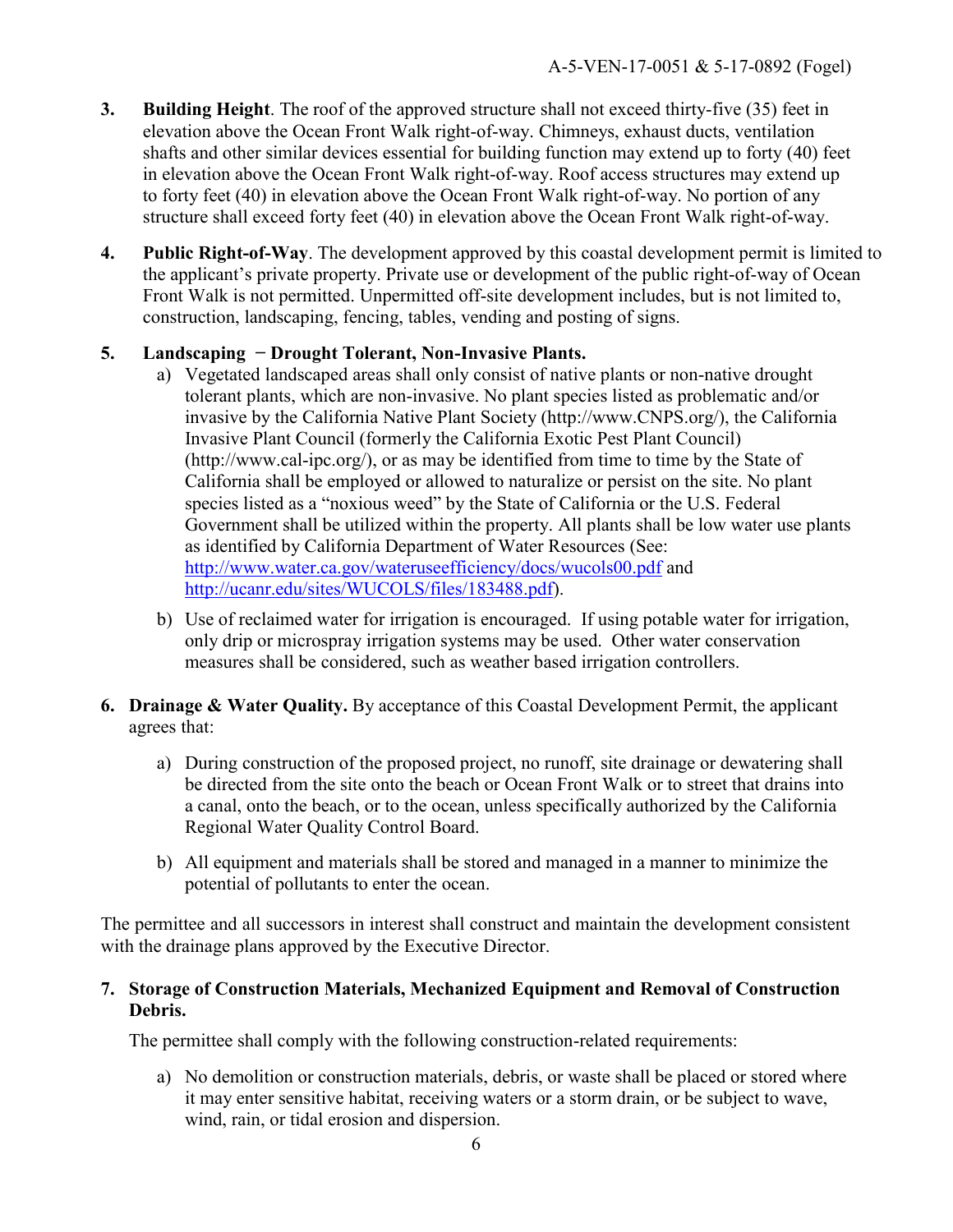- b) No demolition or construction equipment, materials, or activity shall be placed in or occur on the beach or in any location that would result in impacts to environmentally sensitive habitat areas, streams, wetlands or their buffers.
- c) Any and all debris resulting from demolition or construction activities shall be removed from the project site within 24 hours of completion of the project.
- d) Demolition or construction debris and sediment shall be removed from work areas each day that demolition or construction occurs to prevent the accumulation of sediment and other debris that may be discharged into coastal waters.
- e) All trash and debris shall be disposed in the proper trash and recycling receptacles at the end of every construction day.
- f) The applicant(s) shall provide adequate disposal facilities for solid waste, including excess concrete, produced during demolition or construction.
- g) Debris shall be disposed of at a legal disposal site or recycled at a recycling facility. If the disposal site is located in the coastal zone, a coastal development permit or an amendment to this permit shall be required before disposal can take place unless the Executive Director determines that no amendment or new permit is legally required.
- h) All stock piles and construction materials shall be covered, enclosed on all sides, shall be located as far away as possible from drain inlets and any waterway, and shall not be stored in contact with the soil.
- i) Machinery and equipment shall be maintained and washed in confined areas specifically designed to control runoff. Thinners or solvents shall not be discharged into sanitary or storm sewer systems.
- j) The discharge of any hazardous materials into any receiving waters shall be prohibited.
- k) Spill prevention and control measures shall be implemented to ensure the proper handling and storage of petroleum products and other construction materials. Measures shall include a designated fueling and vehicle maintenance area with appropriate berms and protection to prevent any spillage of gasoline or related petroleum products or contact with runoff. The area shall be located as far away from the receiving waters and storm drain inlets as possible.
- l) Best Management Practices (BMPs) and Good Housekeeping Practices (GHPs) designed to prevent spillage and/or runoff of demolition or construction-related materials, and to contain sediment or contaminants associated with demolition or construction activity, shall be implemented prior to the on-set of such activity.
- m) All BMPs shall be maintained in a functional condition throughout the duration of construction activity.

#### **8. No Future Shoreline Protection**.

a) By acceptance of this Permit, the applicant agrees, on behalf of itself and all successors and assigns, that no shoreline protective device(s) shall ever be constructed to protect the development approved pursuant to Coastal Development Permit Nos. A-5-VEN-17-0051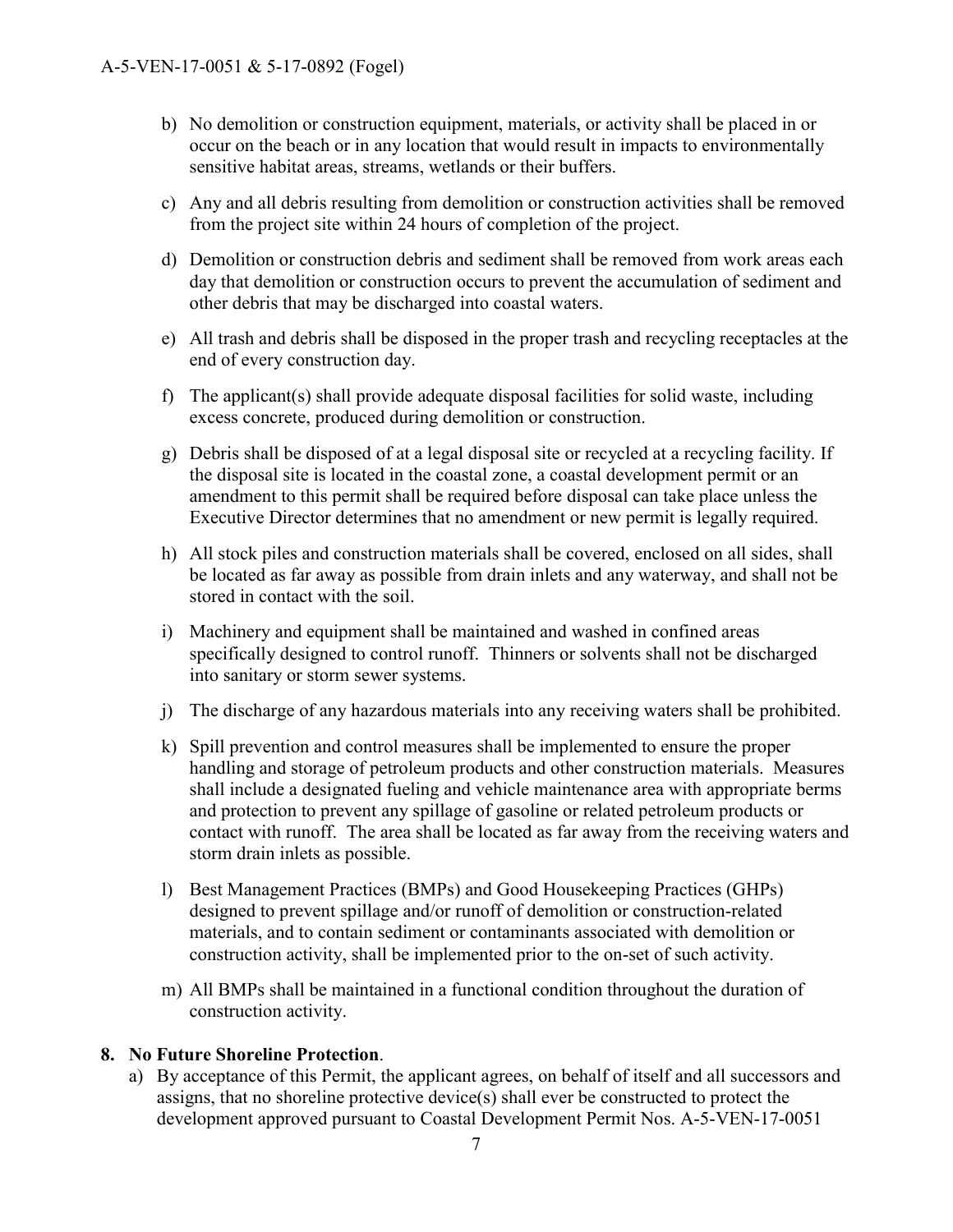and 5-17-0892 including, but not limited to, the foundation, commercial space, residential structures, or parking garage including in the event that the development is threatened with damage or destruction from waves, erosion, storm conditions, flooding, liquefaction, landslides, or other coastal hazards in the future, and as may be exacerbated by sea level rise. By acceptance of this Permit, the applicant hereby waives, on behalf of itself and all successors and assigns, any rights to construct such devices that may exist under applicable law.

- b) By acceptance of this Permit, the applicant further agrees, on behalf of itself and all successors and assigns, that the landowner shall remove the development authorized by this Permit, including parking garage, foundation, retail space, and residential structures, if any government agency has ordered that the structures are not to be occupied due to any of the hazards identified above, or if any public agency requires the structures to be removed. If any portion of the development at any time encroaches onto public property, the permittee shall either remove the encroaching portion of the development or apply to retain it. Any application to retain it must include proof of permission from the owner of the public property. The approved project may be constructed and used consistent with the terms and conditions of this permit for only as long as it remains safe for occupancy and on private property or with permission from the owner of the public property. The permittee shall obtain a coastal development permit for removal of approved development unless the Executive Director provides a written determination that no coastal development permit is legally required.
- c) Prior to removal/relocation, the permittee shall submit two copies of a Removal/Relocation Plan to the Executive Director for review and written approval. The Removal/Relocation Plan shall clearly describe the manner in which such development is to be removed/ relocated and the affected area restored so as to best protect coastal resources, including the Pacific Ocean. In the event that portions of the development fall to the beach or ocean before they are removed/relocated, the landowner shall remove all recoverable debris associated with the development from the beach and ocean and lawfully dispose of the material in an approved disposal site. Such removal shall require a coastal development permit.
- **9. Assumption of Risk.** By acceptance of this permit, the applicant acknowledges and agrees (i) that the site may be subject to hazards, including but not limited to waves, storms, flooding, erosion, and earth movement, many of which will worsen with future sea level rise; (ii) to assume the risks to the permittee and the property that is the subject of this permit of injury and damage from such hazards in connection with this permitted development; (iii) to unconditionally waive any claim of damage or liability against the Commission, its officers, agents, and employees for injury or damage from such hazards; and (iv) to indemnify and hold harmless the Commission, its officers, agents, and employees with respect to the Commission's approval of the project against any and all liability, claims, demands, damages, costs (including costs and fees incurred in defense of such claims), expenses, and amounts paid in settlement arising from any injury or damage due to such hazards.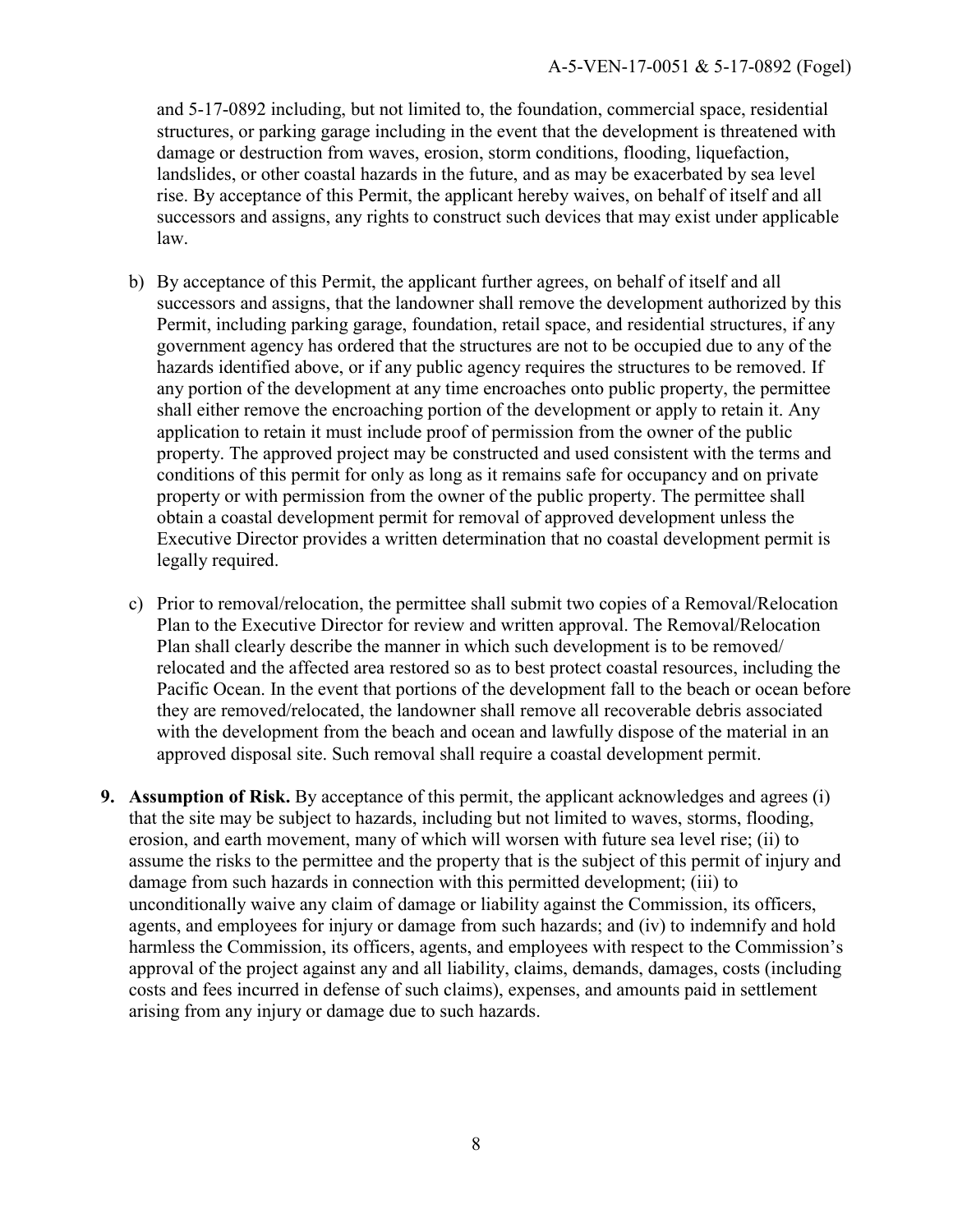<span id="page-8-0"></span>**10. Deed Restriction.** PRIOR TO ISSUANCE OF THE COASTAL DEVELOPMENT PERMIT, the applicant(s) shall submit to the Executive Director for review and approval documentation demonstrating that the landowner(s) have executed and recorded against the parcel(s) governed by this permit a deed restriction, in a form and content acceptable to the Executive Director: (1) indicating that, pursuant to this permit, the California Coastal Commission has authorized development on the subject property, subject to terms and conditions that restrict the use and enjoyment of that property; and (2) imposing the Special Conditions of this permit as covenants, conditions and restrictions on the use and enjoyment of the Property. The deed restriction shall include a legal description of the entire parcel or parcels governed by this permit. The deed restriction shall also indicate that, in the event of an extinguishment or termination of the deed restriction for any reason, the terms and conditions of this permit shall continue to restrict the use and enjoyment of the subject property so long as either this permit or the development it authorizes, or any part, modification, or amendment thereof, remains in existence on or with respect to the subject property.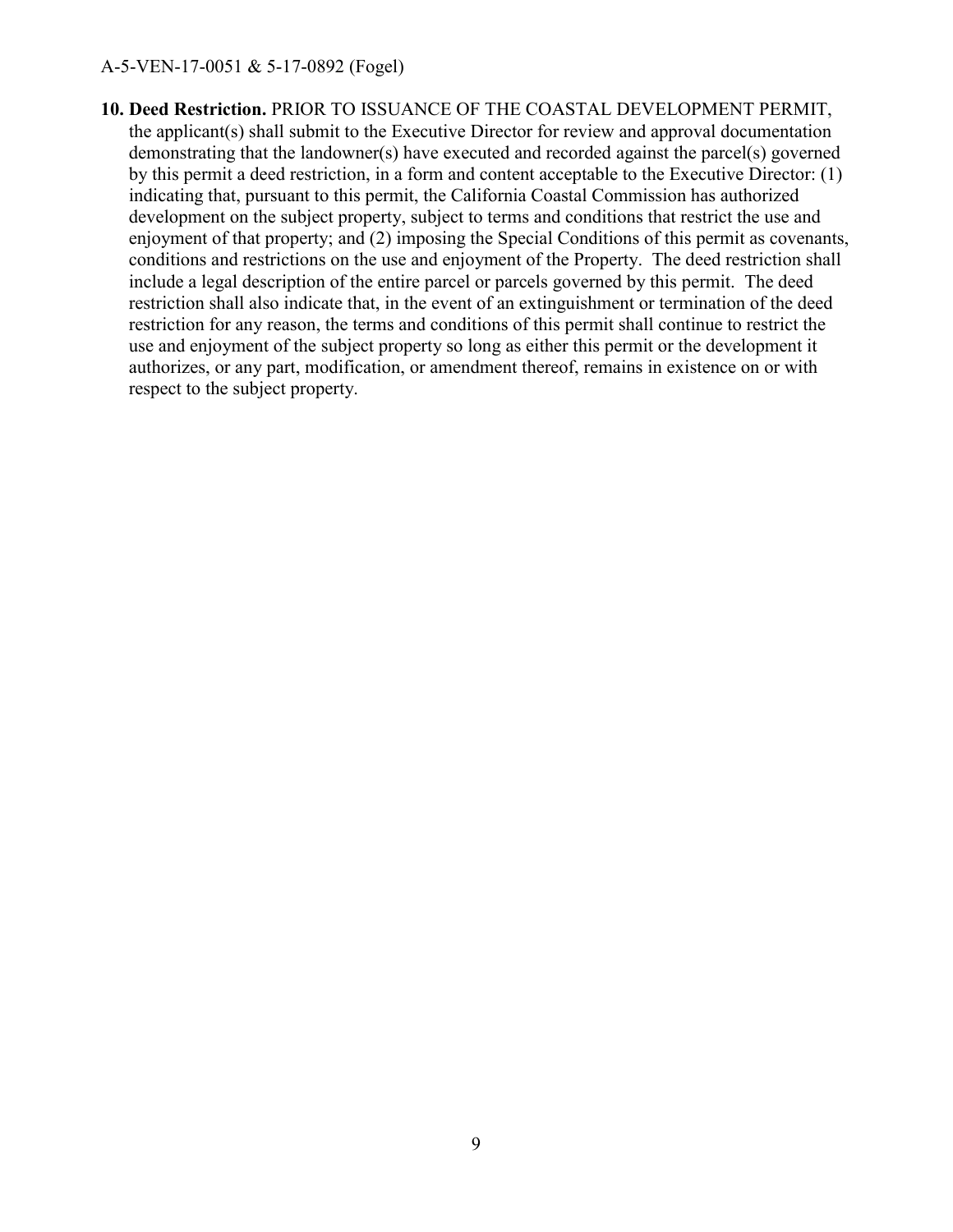# **IV. FINDINGS AND DECLARATIONS**

# <span id="page-9-0"></span>**A. PROJECT DESCRIPTION AND LOCATION**

The applicant is proposing to demolish a one-story, 1,728 sq. ft. commercial structure and surface parking lot with approximately 23 parking spaces, and to construct a 35-ft. high, three-story mixed use structure with 2,850 sq. ft. of retail space on the ground floor, three residential units on the second and third floors, each with a roof deck and 39.5-ft. high roof access structures, and one semisubterranean level of parking providing 23 on-site parking spaces using lifts that reach a depth of approximately 3.5 ft. below grade **[\(Exhibit 2\)](https://documents.coastal.ca.gov/reports/2018/6/Th10d/Th10d-6-2018-exhibits.pdf)**. Sixteen on-site bicycle parking spaces are also proposed.

The project site is located on two contiguous beach-front lots at 305-309 Ocean Front Walk in the North Venice subarea of the Venice community in the City of Los Angeles **[\(Exhibit 1\)](https://documents.coastal.ca.gov/reports/2018/6/Th10d/Th10d-6-2018-exhibits.pdf)**. The lots total approximately 8,206 sq. ft. in area and are zoned C1-1 by the City of Los Angeles General Plan and designated as a Community Commercial land use by the certified Venice LUP. Ocean Front Walk is an improved public walkway that exists immediately inland of the public beach. The subject portion of Ocean Front Walk sits directly inland of the Rose Avenue public beach parking lot. The surrounding neighborhood is comprised primarily of two- and three-story single- and multiunit residential structures with commercial structures lining the inland side of the boardwalk.

# Project History

In 1988, the Commission approved CDP 5-88-474 (Oheb) for a proposed addition to the existing commercial structure, but the project was never built. In 1991, the Commission approved CDP 5- 91-540 (Alai) for another proposed addition to the existing commercial structure, but that project was also never built. On November 14, 2007, the Commission approved CDP 5-07-222 (Ted Shelton & Associates, LLC) for the demolition of a one-story, 1,728 sq. ft. commercial structure on a 8,208 sq. ft. beachfront site (two lots), and construction of a three-story (over a subterranean parking garage), 35-ft. high, 10,815 sq. ft. mixed-use structure containing five residential condominium units, four ground floor commercial condominium units with a total of one thousand square feet of retail space, and nineteen parking spaces. The Commissions CDP was issued on November 28, 2007, but the project was never built.

On January 23, 2017, the City of Los Angeles Director of City Planning held a public hearing for Local CDP DIR-2016-1341 for the project. On August 2, 2017, the Director of City Planning issued a determination letter approving the local CDP for the proposed project, as well as a Specific Plan Project Permit (SPP). The City's decision on the local CDP was not appealed to the City of Los Angeles West Los Angeles Area Planning Commission. The City's Notice of Final Local Action for the local CDP was received in the Coastal Commission's Long Beach Office on August 22, 2017, and the Coastal Commission's required twenty working-day appeal period was established. On September 20, 2017, one appeal was received from the Commission's Executive Director. No other appeals were received prior to the end of the appeal period on September 20, 2017.

The appeal primarily focused on the proposed project's consistency with sections 30210, 30211and 30253 of the Coastal Act because the City failed to require or conduct a sea level rise analysis despite the fact that the project is located on two beach front lots that may be subject to the effects of sea level rise. Additionally, the appeal contended that the subterranean parking structure, which would reach a depth of approximately 22 ft. below grade, could act as a sea wall if wave scour and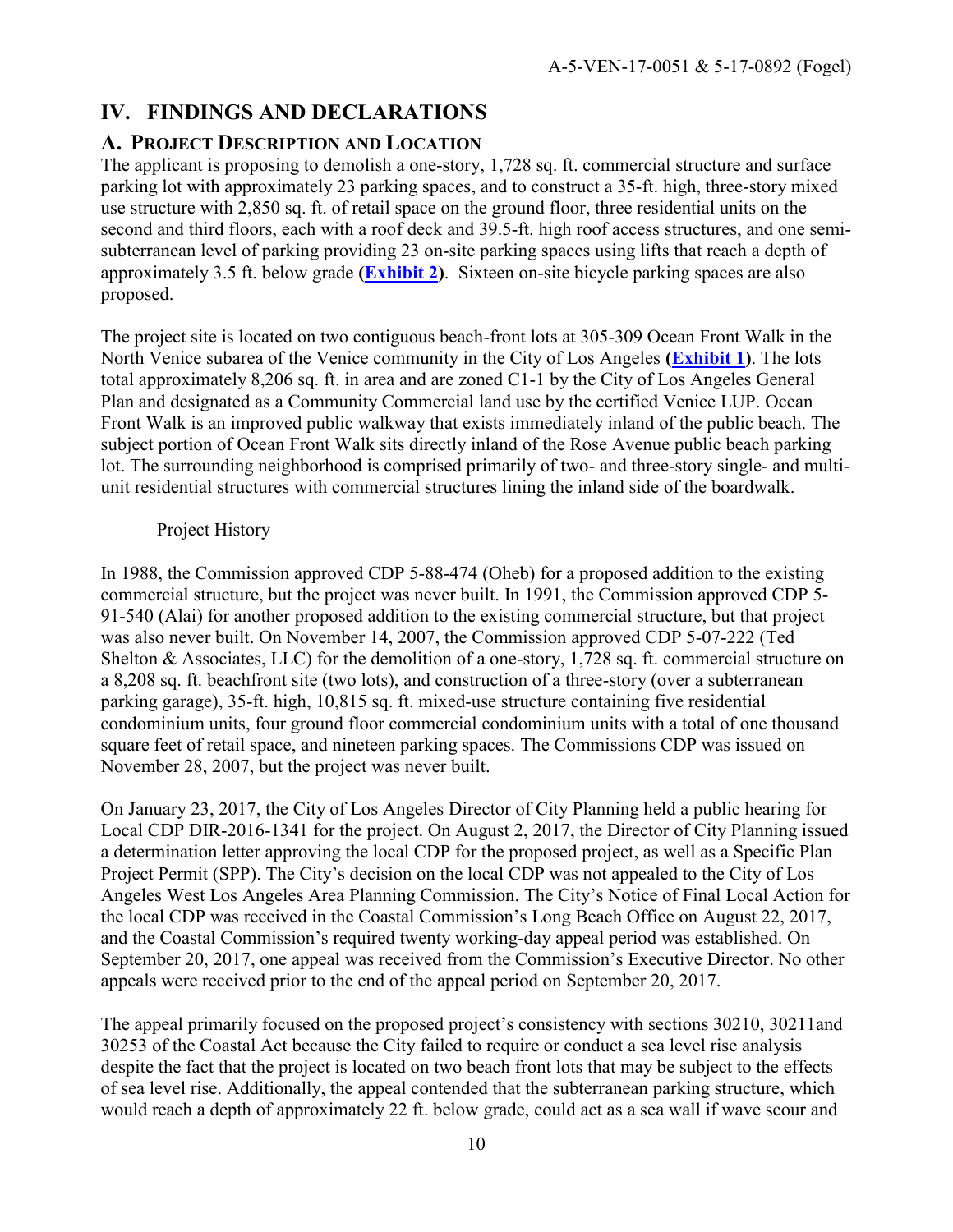beach erosion reach the structure, which could alter natural landforms and impede and degrade public access seaward of the site. On November 9, 2017 the Commission found a substantial issue with respect to the grounds on which the appeal was filed. The applicant has since revised the project description to remove much of the subterranean parking as described above. The City has not yet approved the revised project.

## <span id="page-10-0"></span>**B. PUBLIC ACCESS AND RECREATION**

Section 30210 of the Coastal Act states:

*In carrying out the requirement of [Section 4 of Article X of the California Constitution,](http://www.leginfo.ca.gov/calaw.html) maximum access, which shall be conspicuously posted, and recreational opportunities shall be provided for all the people consistent with public safety needs and the need to protect public rights, rights of private property owners, and natural resource areas from overuse.* 

Section 30212 of the Coastal Act states:

*(a) Public access from the nearest public roadway to the shoreline and along the coast shall be provided in new development projects except where: (1) it is inconsistent with public safety, military security needs, or the protection of fragile coastal resources, (2) adequate access exists nearby, or, (3) agriculture would be adversely affected. Dedicated accessway shall not be required to be opened to public use until a public agency or private association agrees to accept responsibility for maintenance and liability of the accessway.* 

 *(b) For purposes of this section, "new development" does not include:* 

*(1) Replacement of any structure pursuant to the provisions of subdivision (g) of Section 30610.*

*(2) The demolition and reconstruction of a single-family residence; provided, that the reconstructed residence shall not exceed either the floor area, height or bulk of the former structure by more than 10 percent, and that the reconstructed residence shall be sited in the same location on the affected property as the former structure.* 

*(3) Improvements to any structure which do not change the intensity of its use, which do not increase either the floor area, height, or bulk of the structure by more than 10 percent, which do not block or impede public access, and which do not result in a seaward encroachment by the structure.* 

*(4) The reconstruction or repair of any seawall; provided, however, that the reconstructed or repaired seawall is not a seaward of the location of the former structure.*

*(5) Any repair or maintenance activity for which the commission has determined, pursuant to Section 30610, that a coastal development permit will be required unless the commission determines that the activity will have an adverse impact on lateral public access along the beach.*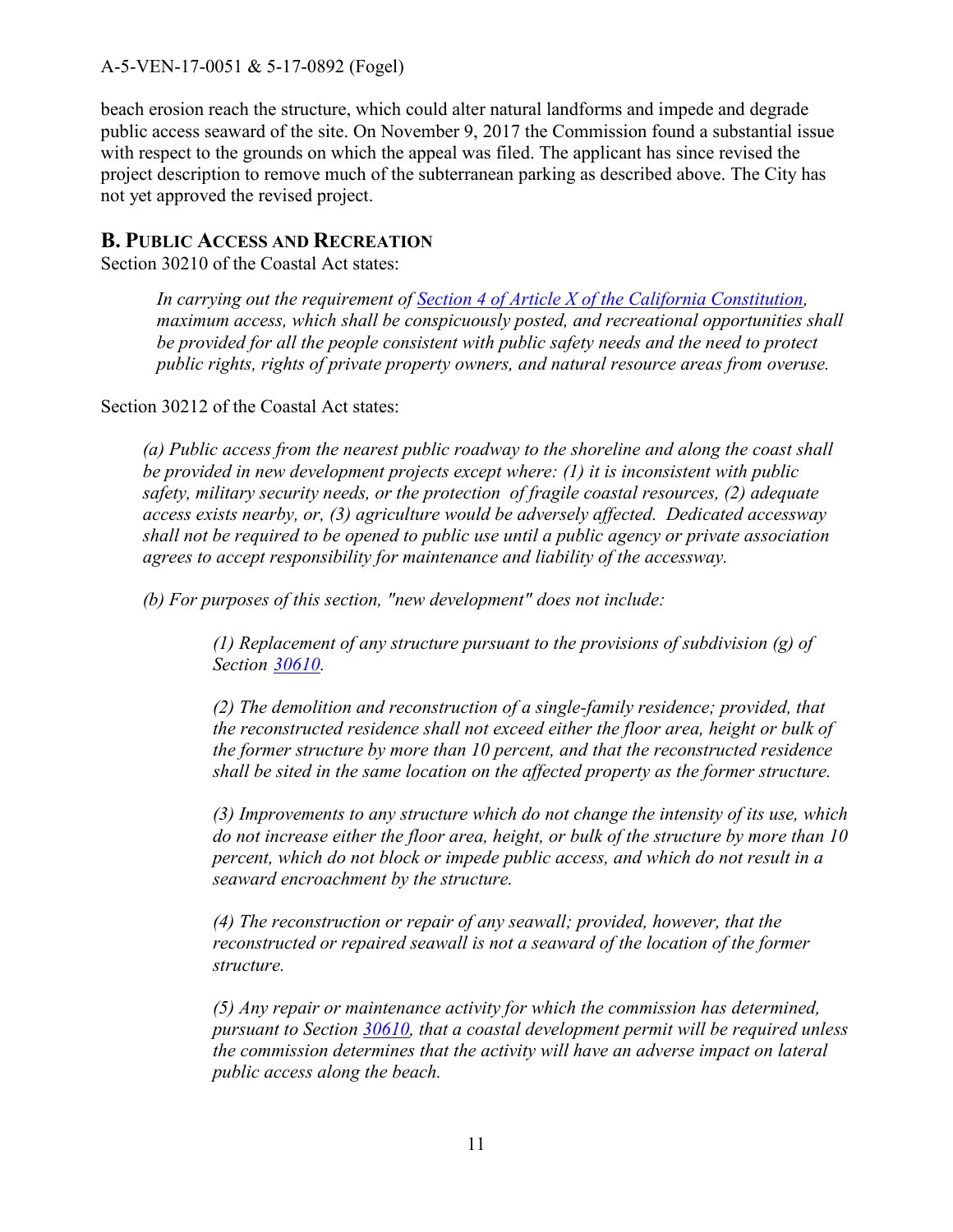*As used in this subdivision "bulk" means total interior cubic volume as measured from the exterior surface of the structure.* 

*(c) Nothing in this division shall restrict public access nor shall it excuse the performance of duties and responsibilities of public agencies which are required by [Sections 66478.1 to](http://www.leginfo.ca.gov/calaw.html)  [66478.14,](http://www.leginfo.ca.gov/calaw.html) inclusive, of the Government Code and by [Section 4 of Article X of the California](http://www.leginfo.ca.gov/calaw.html)  [Constitution.](http://www.leginfo.ca.gov/calaw.html)* 

Section 30212.5 of the Coastal Act states:

*Wherever appropriate and feasible, public facilities, including parking areas or facilities, shall be distributed throughout an area so as to mitigate against the impacts, social and otherwise, of overcrowding or overuse by the public of any single area.* 

Section 30214 of the Coastal Act states:

*(a) The public access policies of this article shall be implemented in a manner that takes into account the need to regulate the time, place, and manner of public access depending on the facts and circumstances in each case including, but not limited to, the following:* 

 *(1) Topographic and geologic site characteristics.* 

 *(2) The capacity of the site to sustain use and at what level of intensity.* 

*(3) The appropriateness of limiting public access to the right to pass and repass depending on such factors as the fragility of the natural resources in the area and the proximity of the access area to adjacent residential uses.* 

*(4) The need to provide for the management of access areas so as to protect the privacy of adjacent property owners and to protect the aesthetic values of the area by providing for the collection of litter.* 

*(b) It is the intent of the Legislature that the public access policies of this article be carried out in a reasonable manner that considers the equities and that balances the rights of the individual property owner with the public's constitutional right of access pursuant to [Section 4](http://www.leginfo.ca.gov/calaw.html)  [of Article X of the California Constitution.](http://www.leginfo.ca.gov/calaw.html) Nothing in this section or any amendment thereto shall be construed as a limitation on the rights guaranteed to the public under [Section 4 of](http://www.leginfo.ca.gov/calaw.html)  [Article X of the California Constitution.](http://www.leginfo.ca.gov/calaw.html)* 

*(c) In carrying out the public access policies of this article, the commission and any other responsible public agency shall consider and encourage the utilization of innovative access management techniques, including, but not limited to, agreements with private organizations which would minimize management costs and encourage the use of volunteer programs.* 

Section 30220 of the Coastal Act states:

*Coastal areas suited for water-oriented recreational activities that cannot readily be provided at inland water areas shall be protected for such uses.*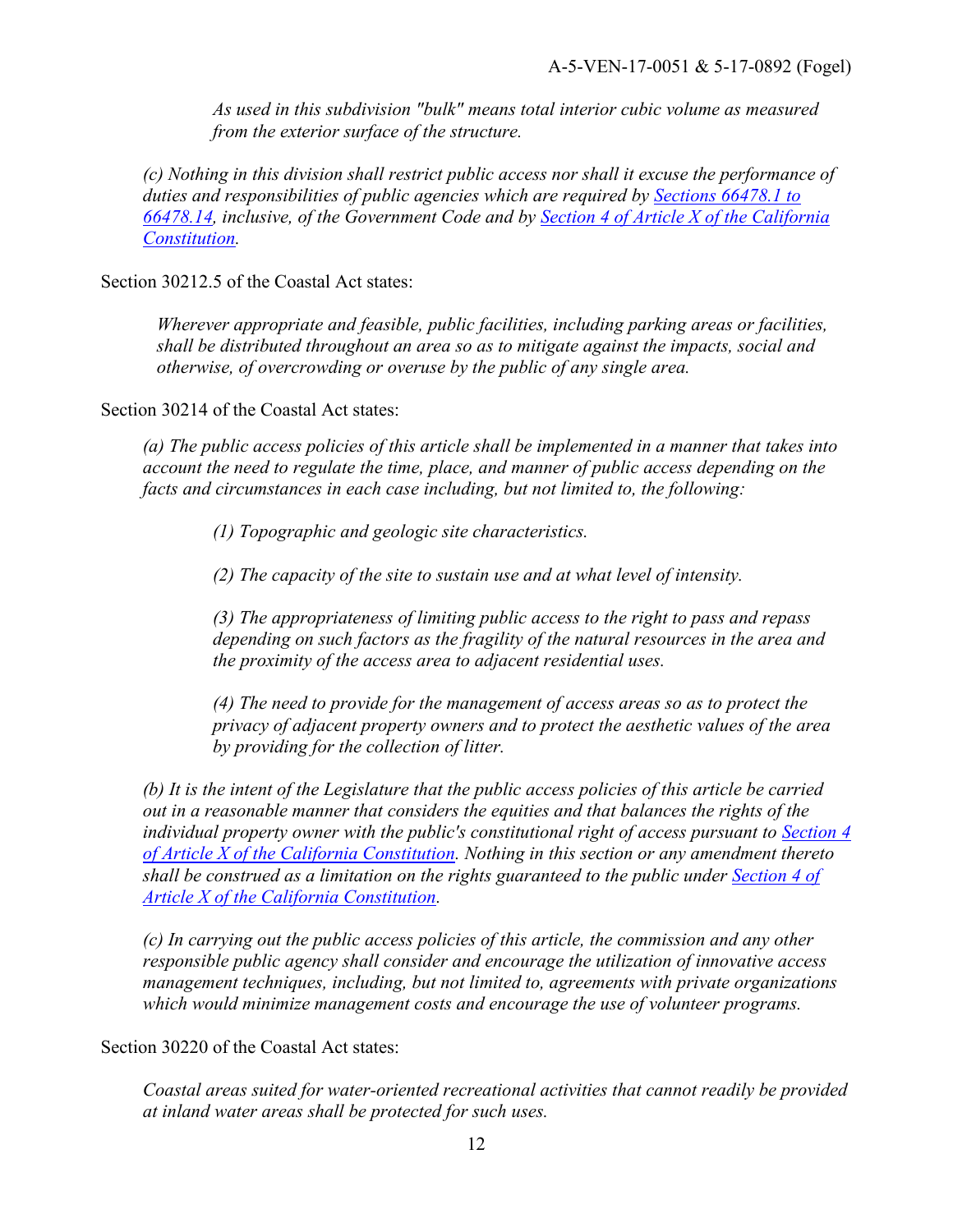#### Section 30221 of the Coastal Act states:

*Oceanfront land suitable for recreational use shall be protected for recreational use and development unless present and foreseeable future demand for public or commercial recreational activities that could be accommodated on the property is already adequately provided for in the area.* 

#### Section 30222 of the Coastal Act states:

*The use of private lands suitable for visitor-serving commercial recreational facilities designed to enhance public opportunities for coastal recreation shall have priority over private residential, general industrial, or general commercial development, but not over agriculture or coastal-dependent industry.* 

#### Section 30252 of the Coastal Act states:

*The location and amount of new development should maintain and enhance public access to the coast by (1) facilitating the provision or extension of transit service, (2) providing commercial facilities within or adjoining residential development or in other areas that will minimize the use of coastal access roads, (3) providing nonautomobile circulation within the development, (4) providing adequate parking facilities or providing substitute means of serving the development with public transportation, (5) assuring the potential for public transit for high intensity uses such as high-rise office buildings, and by (6) assuring that the recreational needs of new residents will not overload nearby coastal recreation areas by correlating the amount of development with local park acquisition and development plans*  with the provision of onsite recreational facilities to serve the new development.

The certified LUP requires two vehicle parking spaces for each residential unit, plus one guest parking space for each four (or fewer) units for multiple dwelling developments; one vehicle parking space for each 225 sq. ft. of floor area for general retail uses; and one Beach Impact Zone (BIZ) parking spaces for each 640 sq. ft. of ground floor area. In this case, the applicant would be required to provide seven vehicle parking spaces for the proposed residential uses ((2 spaces/unit X  $3 \text{ units}$  + 1 guest space = 7 spaces), 13 vehicle parking spaces for the proposed retail use (1 space / 225 sq. ft. of floor area / 2,850 sq. ft. of floor area = 13 spaces), and 4 BIZ vehicle parking spaces  $(2,850 \text{ sq. ft. of ground floor area} / 640 \text{ sq. ft. of ground floor area} = 4 \text{ spaces}).$ 

In total, the certified LUP requires 24 on-site vehicle parking spaces to support the proposed project. The applicant is proposing to provide 23 on-site vehicle parking spaces and 16 on-site bicycle parking stalls, including eight long-term and eight short-term stalls. The proposed project is one vehicle parking space shy of meeting the parking requirements set forth in the certified LUP, which the Commission may use as guidance. In order to mitigate the impact of the missing parking space, the applicant has proposed 16 bicycle parking stalls and a Transportation Demand Management Plan (TDMP), which includes an on-site vehicle parking attendant 24-hours per day to operate the parking lifts and will require all leases of the proposed retail space to require the lessor to provide employees with bus passes at no cost to the employees. The applicant asserts that it is not feasible to provide the additional vehicle parking space on the project site, because they are required to provide two ADA parking spaces, which preclude the use of lifts. Although the proposed project is one vehicle parking space short of meeting the parking requirement set forth in the certified LUP,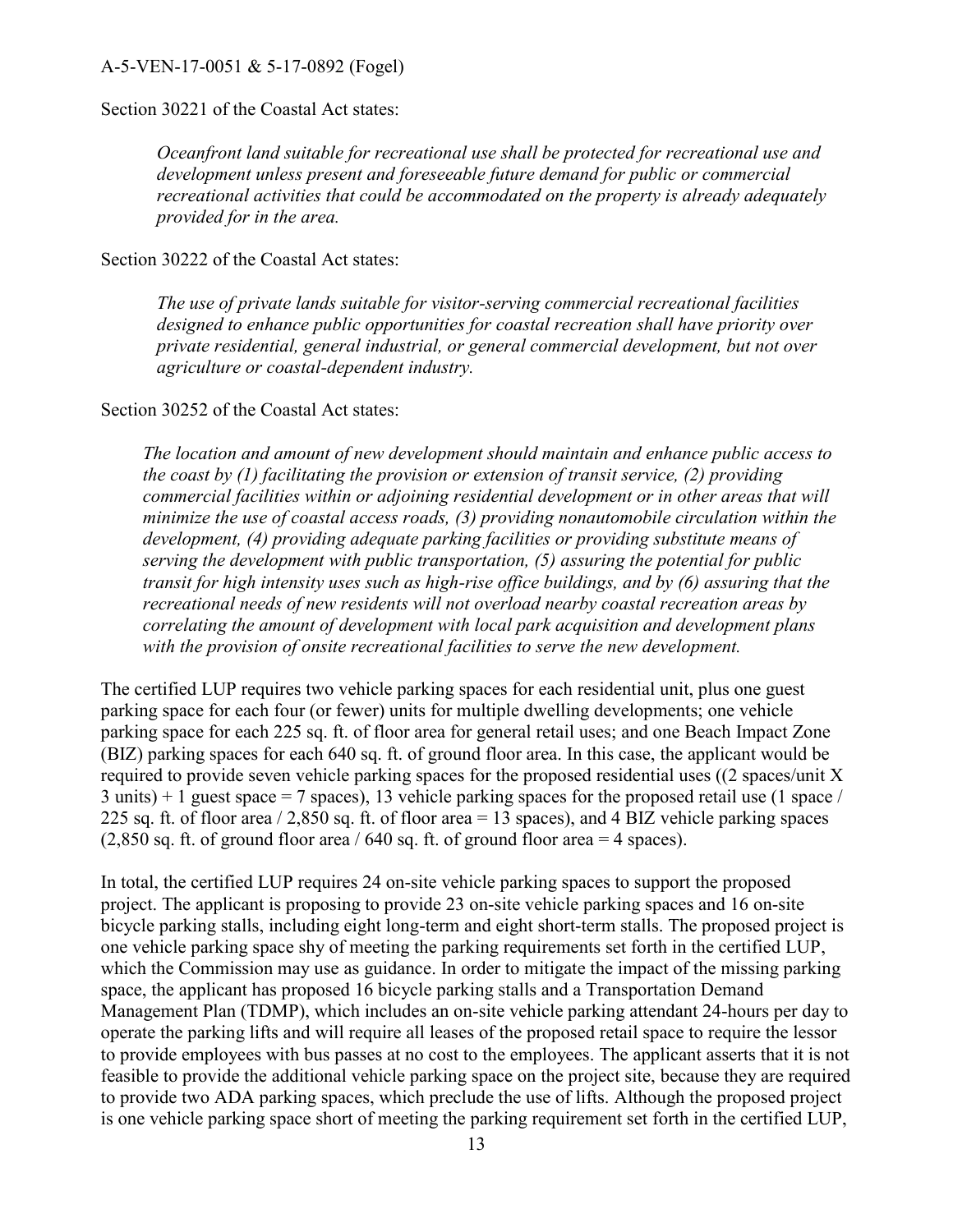the applicant is providing 96% of the required parking on site and a TDMP, which, as proposed by the applicant, provides additional means for employees of the retail space to use alternative means of transportation to get to work, thereby decreasing the demand for vehicular parking at the site.

The applicant is proposing new development. The project site is located on an already developed beachfront lot. As proposed and conditioned, the project will provide 23 of the required 24 on-site vehicle parking spaces. To mitigate the impact of the missing parking space, the applicant has proposed an adequate TDMP. As such, the proposed project will not restrict public access to the shoreline and sufficiently addresses the parking demands of the site, which is consistent with Sections 30212, 30212.5, and 30252 of the Coastal Act. The proposed project will not disrupt existing water-oriented recreational activities and proposes a partial commercial use to private beach front land, consistent with Sections 30220 and 30221 of the Coastal Act.

Although the proposed project will generate demand for parking in an area that is adjacent to the beach and in which parking is scarce, the proposed development will include sufficient parking to meet the anticipated demand created by this project. Thus, the proposed development will not affect the public's ability to gain access to, and/or to use the coast and nearby recreational facilities. Therefore, as proposed, and conditioned, the development conforms to Sections 30210, 30212, 30212.5, 30214, Sections 30220 through 30222, and 30252 of the Coastal Act.

# **C. MARINE RESOURCES AND WATER QUALITY**

Section 30230 of the Coastal Act States:

<span id="page-13-0"></span>*Marine resources shall be maintained, enhanced, and where feasible, restored. Special protection shall be given to areas and species of special biological or economic significance. Uses of the marine environment shall be carried out in a manner that will sustain the biological productivity of coastal waters and that will maintain healthy populations of all species of marine organisms adequate for long-term commercial, recreational, scientific, and educational purposes.* 

Section 30231 of the Coastal Act states:

*The biological productivity and the quality of coastal waters, streams, wetlands, estuaries, and lakes appropriate to maintain optimum populations of marine organisms and for the protection of human health shall be maintained and, where feasible, restored through, among other means, minimizing adverse effects of waste water discharges and entrainment, controlling runoff, preventing depletion of ground water supplies and substantial interference with surface waterflow, encouraging waste water reclamation, maintaining natural vegetation buffer areas that protect riparian habitats, and minimizing alteration of natural streams.* 

The proposed development has a potential for a discharge of polluted runoff from the project site into coastal waters. The development, as proposed and as conditioned, incorporates design features to minimize the effect of construction and post-construction activities on the marine environment. These design features include, but are not limited to, the appropriate management of equipment and construction materials, reducing runoff through the use of permeable surfaces, the use of non-invasive drought tolerant vegetation to reduce and treat the runoff discharged from the site, and the use of post-construction best management practices to minimize the project's adverse impact on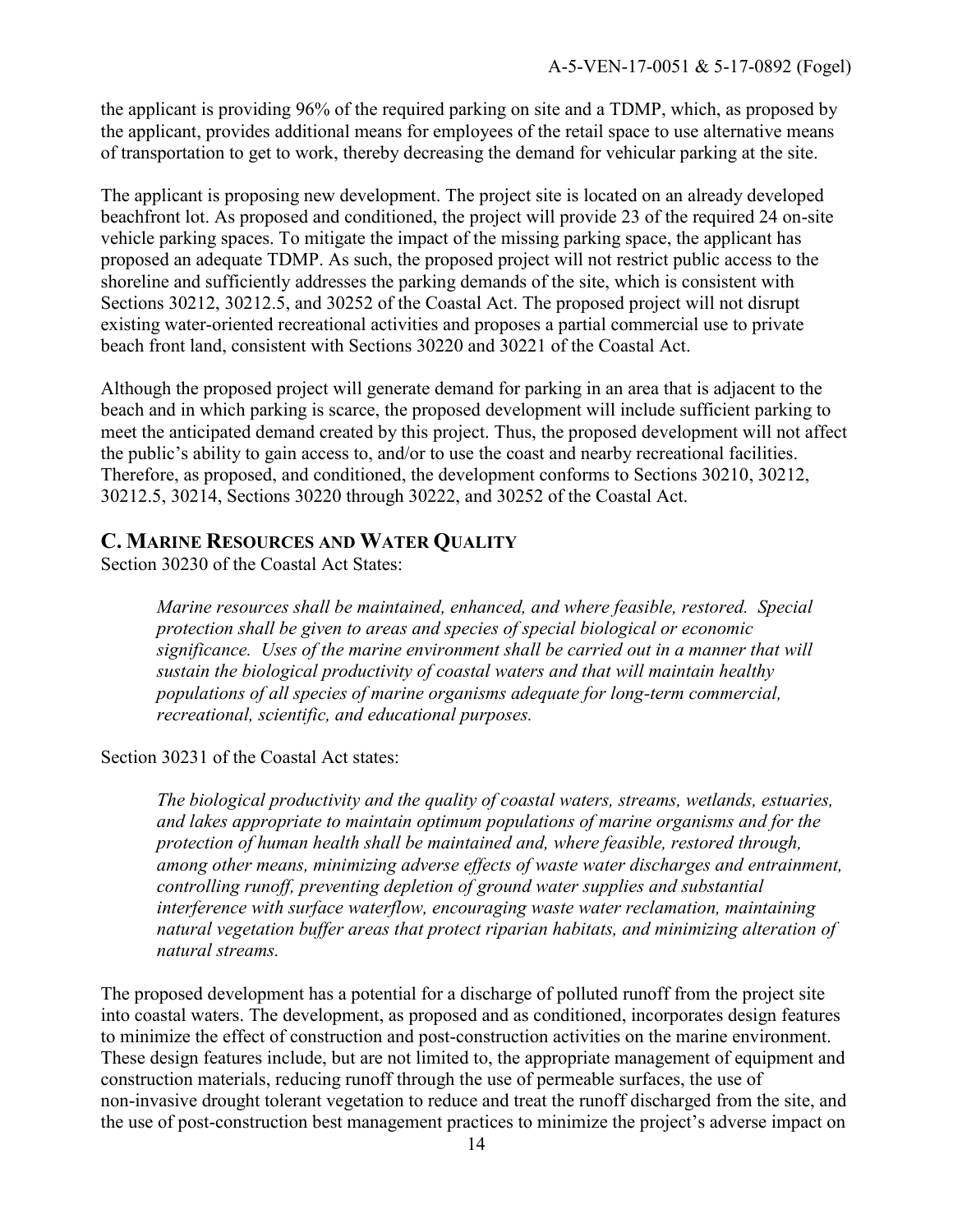coastal waters. **Special Condition 6** requires the applicant to maintain on-site water quality measures that prevent polluted water from exiting the site in a manner that will affect coastal water quality. **Special Condition 7** requires the applicant o observe construction BMPs that also protect coastal water quality. Therefore, the Commission finds that the proposed development, as conditioned, conforms to Sections 30230 and 30231 of the Coastal Act regarding the protection of water quality to promote the biological productivity of coastal waters and to protect human health.

## **D. DEVELOPMENT**

Section 30250 of the Coastal Act states:

*(a) New residential, commercial, or industrial development, except as otherwise provided in this division, shall be located within, contiguous with, or in close proximity to, existing developed areas able to accommodate it or, where such areas are not able to accommodate it, in other areas with adequate public services and where it will not have significant adverse effects, either individually or cumulatively, on coastal resources. In addition, land divisions, other than leases for agricultural uses, outside existing developed areas shall be permitted only where 50 percent of the usable parcels in the area have been developed and the created parcels would be no smaller than the average size of surrounding parcels.* 

*(b) Where feasible, new hazardous industrial development shall be located away from existing developed areas.* 

*(c) Visitor-serving facilities that cannot feasibly be located in existing developed areas shall be located in existing isolated developments or at selected points of attraction for visitors.* 

## Section 30251 of the Coastal Act states:

*The scenic and visual qualities of coastal areas shall be considered and protected as a resource of public importance. Permitted development shall be sited and designed to protect views to and along the ocean and scenic coastal areas, to minimize the alteration of natural land forms, to be visually compatible with the character of surrounding areas, and, where feasible, to restore and enhance visual quality in visually degraded areas. New development in highly scenic areas such as those designated in the California Coastline Preservation and Recreation Plan prepared by the Department of Parks and Recreation and by local government shall be subordinate to the character of its setting.* 

## Section 30252 of the Coastal Act states:

*The location and amount of new development should maintain and enhance public access to the coast by (1) facilitating the provision or extension of transit service, (2) providing commercial facilities within or adjoining residential development or in other areas that will minimize the use of coastal access roads, (3) providing nonautomobile circulation within the development, (4) providing adequate parking facilities or providing substitute means of serving the development with public transportation, (5) assuring the potential for public transit for high intensity uses such as high-rise office buildings, and by (6) assuring that the recreational needs of new residents will not overload nearby coastal recreation areas by correlating the amount of development with local park acquisition and development plans with the provision of onsite recreational facilities to serve the new development.*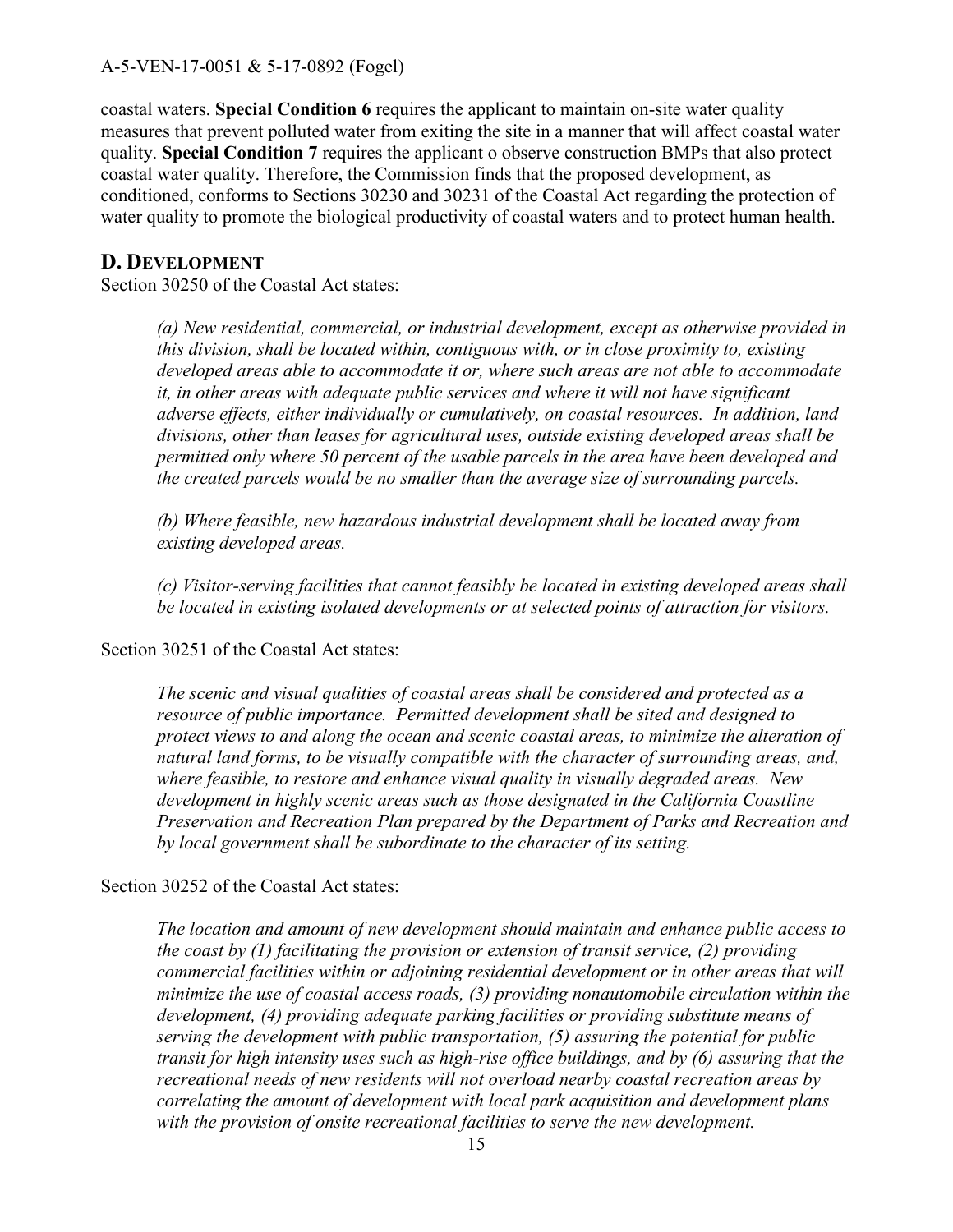The Coastal Act is the standard of review for the proposed project, however, the certified Venice Land Use Plan (LUP) is used for guidance. The certified LUP allows new structures in this sub-area of Venice to reach a height of 35 ft. if they have a varied or stepped-back roofline, such as the proposed development. The certified LUP also allows roof access structures to reach a height of 40 ft. in this area. As such, the proposed development is consistent with the height requirements set forth in the development standards section of the certified LUP because the proposed height for the structure is 35 ft. high with a 39.5 ft. roof access structure.

As proposed, the development is located within an existing developed area and is compatible with the character and scale of the surrounding area. As noted above, the project provides adequate parking based on the Commission's typically applied standards. Therefore, as proposed, the development conforms to Sections 30250, 30251, and 30252 of the Coastal Act.

# **E. HAZARDS**

Section 30235 of the Coastal Act states:

*Revetments, breakwaters, groins, harbor channels, seawalls, cliff retaining walls, and other such construction that alters natural shoreline processes shall be permitted when required to serve coastal-dependent uses or to protect existing structures or public beaches in danger from erosion, and when designed to eliminate or mitigate adverse impacts on local shoreline sand supply. Existing marine structures causing water stagnation contributing to pollution problems and fishkills should be phased out or upgraded where feasible.* 

Section 30253 of the Coastal Act states:

*New development shall do all of the following:*

 *(a) Minimize risks to life and property in areas of high geologic, flood, and fire hazard.* 

*(b) Assure stability and structural integrity, and neither create nor contribute significantly to erosion, geologic instability, or destruction of the site or surrounding area or in any way require the construction of protective devices that would substantially alter natural landforms along bluffs and cliffs.* 

*(c) Be consistent with requirements imposed by an air pollution control district or the State Air Resources Board as to each particular development.* 

 *(d) Minimize energy consumption and vehicle miles traveled.* 

*(e) Where appropriate, protect special communities and neighborhoods that, because of their unique characteristics, are popular visitor destination points for recreational uses.* 

Because of its oceanfront location, an inherently dynamic and potentially hazardous area, the project site must be examined for the potential for erosion, flooding, wave attack and wave runup hazards, including consideration of potential impacts due to severe storm events. These hazards may be exacerbated by expected future sea level rise, which must also be considered.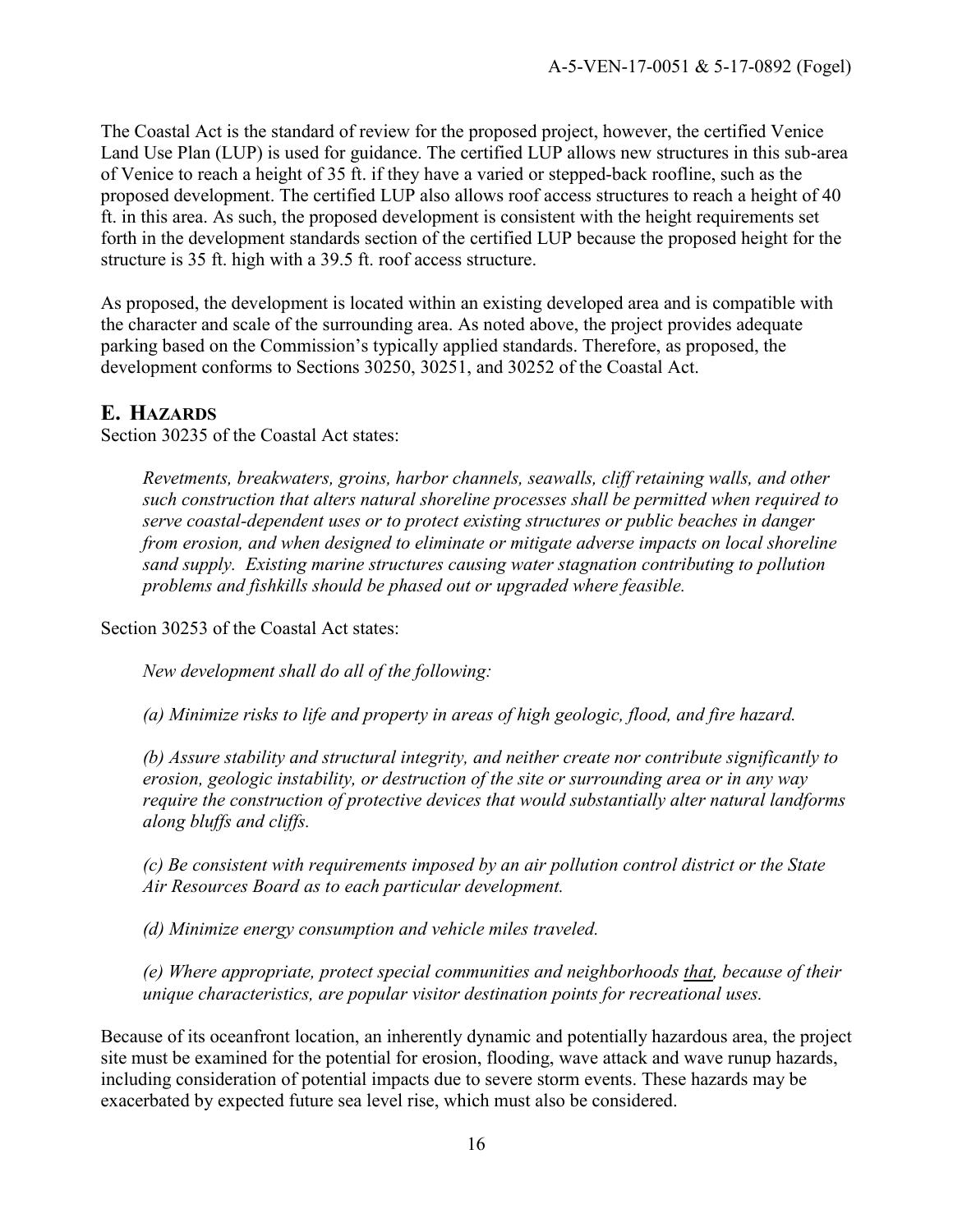In addition, the Coastal Act generally discourages shoreline protection devices because they generally cause significant impacts on coastal resources and can constrain the ability of the shoreline to respond to dynamic coastal processes. This is expected to be exacerbated with future sea level rise. Adverse impacts associated with shoreline protection devices include: as a sandy beach erodes, the shoreline will generally migrate landward, toward the structure, resulting in reduction and/or loss of public beach area and in some cases, public trust lands, while the landward extent of the beach does not increase; oftentimes the protective structure is placed on public land rather than on the private property it is intended to protect, resulting in physical loss of beach area formerly available to the general public; the shoreline protection device may actually increase the rate of loss of beach due to wave deflection and/or scouring (this is site-specific and varies depending on local factors); shoreline protection devices cause visual impacts and can detract from a natural beach experience, adversely impacting public views; and, shoreline protection devices can lead to [loss of ecosystem services,](http://www.esajournals.org/doi/abs/10.1890/14-0716.1) [loss](http://pubs.usgs.gov/sir/2010/5254/pdf/sir20105254_chap19.pdf)  [of habitat, and reduction in biodiversity](http://pubs.usgs.gov/sir/2010/5254/pdf/sir20105254_chap19.pdf) compared to natural beaches.<sup>1</sup>

Because shoreline protection devices, such as seawalls, revetments, and groins, can create adverse impacts on coastal processes, Coastal Act Section 30253 specifically prohibits development that could "…*create [or] contribute significantly to erosion, geologic instability, or destruction of the site or surrounding area or in any way require the construction of protective devices that would substantially alter natural landforms along bluffs and cliffs."* However, Section 30235 of the Coastal Act recognizes that *existing* development may be protected by shoreline protective devices subject to certain conditions. This limitation is particularly important when considering new development, such as in this case, because if it is known that a new development would require shoreline protection now or in the future, it would be unlikely that such development could be found to be consistent with Section 30253 of the Coastal Act. Therefore, the Commission's action on this project must consider the effects of wave uprush, flooding, and storm events (with sea level rise considerations) on coastal processes.

## **Sea Level Rise**

Sea level has been rising for many years. Several different approaches have been used to analyze the global tide gauge records in order to assess the spatial and temporal variations, and these efforts have yielded sea level rise rates ranging from about 1.2 mm/year to 1.7 mm/year (about 0.5 to 0.7 inches/decade) for the 20th century, but since 1990 the rate has more than doubled, and the rate of sea level rise continues to accelerate. Since the advent of satellite altimetry in 1993, measurements of absolute sea level from space indicate an average global rate of sea level rise of 3.4 mm/year or 1.3 inches/decade – more than twice the average rate over the 20th century and greater than any time over the past one thousand years. Recent observations of sea level along parts of the California coast have shown some anomalous trends; however, there is unequivocal evidence that the climate is warming, and such warming is expected to cause sea levels to rise at an accelerating rate throughout this century.

The State of California has undertaken significant research to understand how much sea level rise to expect over this century and to anticipate the likely impacts of such sea level rise. In 2013, the Ocean Protection Council (OPC) adopted the National Research Council (NRC) report, "Sea level Rise for the Coasts of California, Oregon, and Washington: Past Present and Future", as best available science for the State of California, and recommended in its 2013 State Sea level Rise Guidance that state agencies and others use these projections in their planning processes (the Coastal Commission also

<sup>1&</sup>lt;br>Summarized fro[m http://www.beachapedia.org/Seawalls](http://www.beachapedia.org/Seawalls)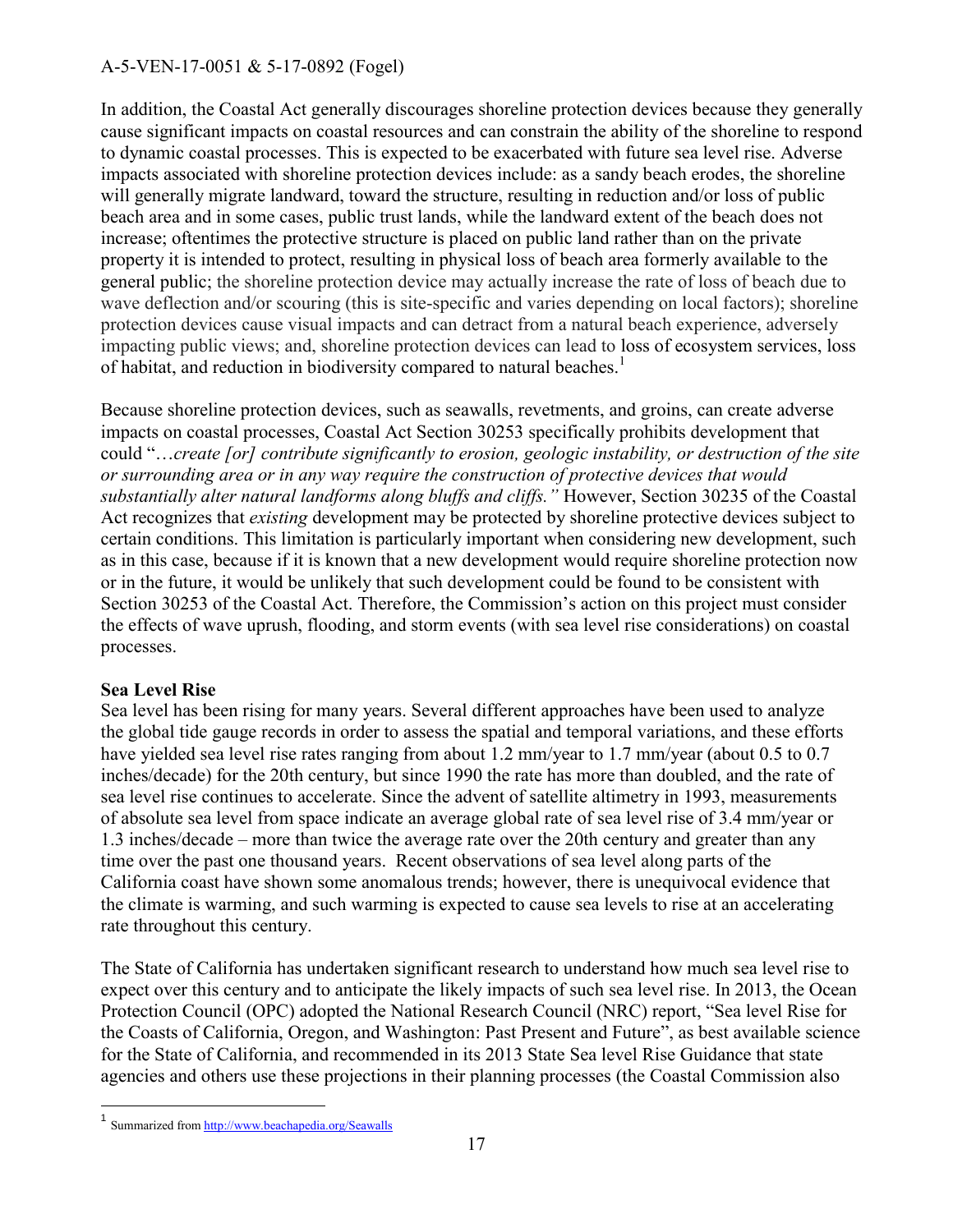adopted the NRC report as best available science its 2015 Sea level Rise Policy Guidance). Two subsequent OPC reports have updated the best available science, including the *Rising Seas in California: An Update on Sea-Level Rise Science*, released in April 2017 by a working group of OPC's Science Advisory team, and the *State of California Sea Level-Rise Guidance: 2018 Update*. The OPC's most recent projection in its statewide sea-level rise guidance is that in this area sea levels may rise between 2.2 and 5.5 feet by the year 2090, though there is a risk of much more significant sea-level rise depending on various uncertainties, including the dynamics of ice sheet loss. The projection is given in a range largely because researchers cannot know exactly how much greenhouse gases we will continue to emit over the coming decades – large-scale curtailment of greenhouse gas emissions would keep sea level rise towards the lower end of the projections, while business as usual emissions scenarios would result in the higher end of the projections. Because the world has continued along the "business as usual" scenario (and data suggests temperatures and sea level rise are tracking along the higher projections), OPC and the Natural Resources Agency have continued to recommend that we avoid relying on the lower projections in planning and decision-making processes.

As our understanding of sea level rise continues to evolve, it is possible that sea level rise projections will continue to change as well (as evidenced by the recent updates to best available science). While uncertainty will remain with regard to exactly how much sea levels will rise and when, the direction of sea level change is clear and it is critical to continue to assess sea level rise vulnerabilities when planning for future development. Importantly, maintaining a precautionary approach that considers high or even extreme sea level rise rates and includes planning for future adaptation will help ensure that decisions are made that will result in a resilient coastal California.

On the California coast, the effect of a rise in sea level will be the landward migration of the intersection of the ocean with the shore, which will result in increased flooding, erosion, and storm impacts to coastal areas. On a relatively flat beach, with a slope of 40:1, a simple geometric model of the coast indicated that every centimeter of sea level rise will result in a 40 cm landward movement of the ocean/beach interface. For fixed structures on the shoreline, such as a seawall, an increase in sea level will increase the inundation of the structure. More of the structure will be inundated or underwater than is inundated now and the portions of the structure that are now underwater part of the time will be underwater more frequently. Accompanying this rise in sea level will be an increase in wave heights and wave energy. Along much of the California coast, the bottom depth controls the nearshore wave heights, with bigger waves occurring in deeper water. Since wave energy increases with the square of the wave height, a small increase in wave height can cause a significant increase in wave energy and wave damage. Combined with the physical increase in water elevation, a small rise in sea level can expose previously protected back shore development to increased wave action, and those areas that are already exposed to wave action will be exposed more frequently, with higher wave forces. Structures that are adequate for current storm conditions may not provide as much protection in the future.

Coastal hazards and shoreline protective devices also raise public trust concerns. As discussed above, future sea level rise will cause the landward migration of the intersection of the ocean with the shore and, thus, the tidelands and submerged lands that are public trust resources. To the extent that shoreline protective devices contribute to erosion and blockage of the natural inland migration of the beach and shoreline, and thus result in the loss of natural beaches that allow the public to access tidelands and submerged lands, their construction is also inconsistent with the State's obligation to protect the public's right to access these areas. Knowing, as we do, that our understanding of how fast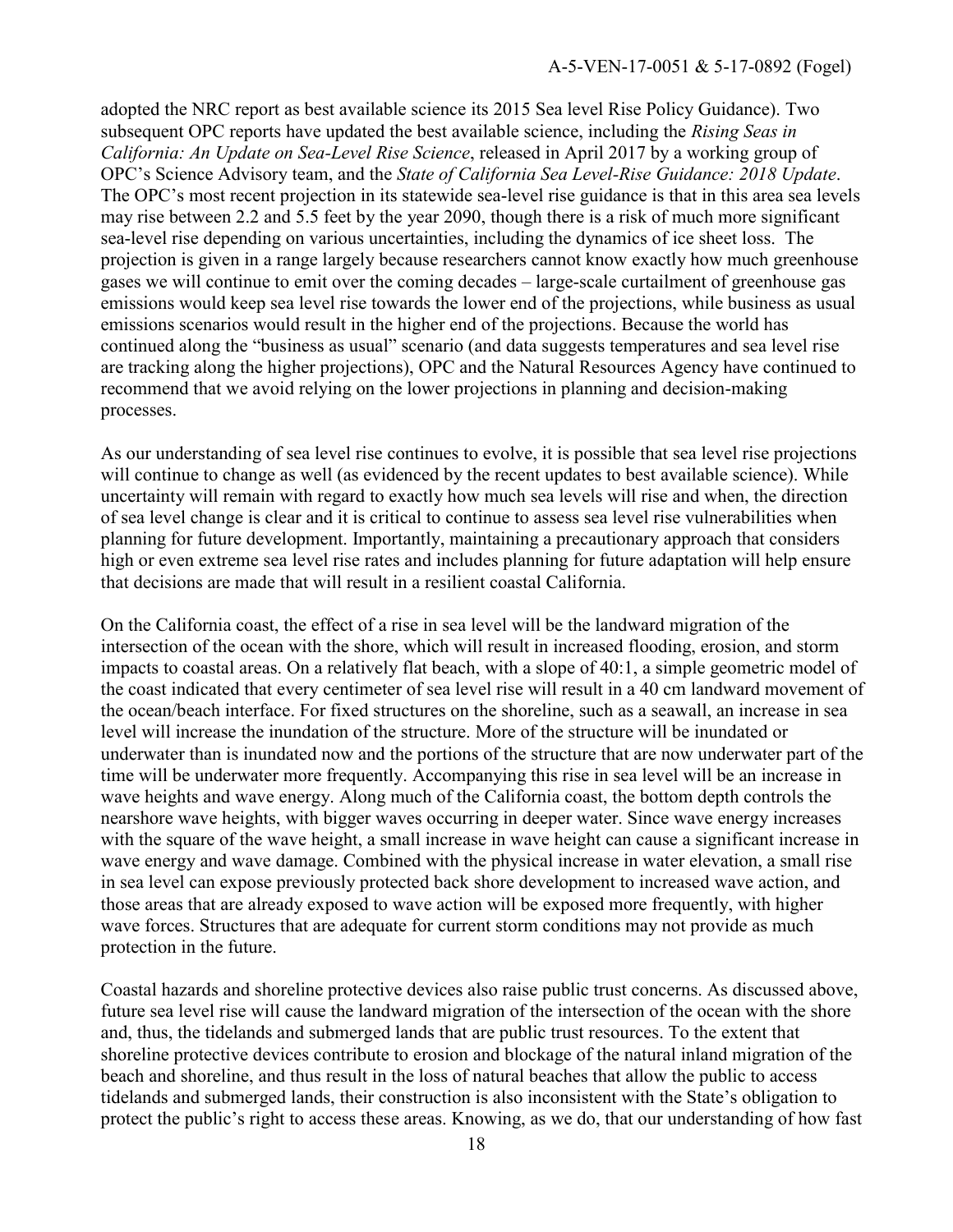and how severe sea level rise will occur, and the precise impacts on particular coastal areas, is an evolving area of scientific inquiry, the Coastal Commission must act conservatively to manage public trust resources in a way that will protect them for future generations. For this additional reason, the Coastal Commission is unlikely to approve proposals for new development that, either now or sometime in the future, require shoreline protective devices, as their construction threatens public trust resources protected by the Coastal Commission. Moreover, private residential uses are not public trust uses and the existence of private residential uses, such as the proposed project, on future public trust lands would conflict with the public's right to use and enjoy such lands.

#### **Application to this Project**

After the appeal was filed, the applicant commissioned a coastal hazards study (*Coastal Hazard and Wave Runup Study for 305-309 Ocean Front Walk, Venice, City of Los Angeles, California*, GeoSoils Inc, October 9, 2017) which did include a sea level rise analysis. The study was transmitted to Commission staff on October 10, 2017 (hard copy received via U.S. Postal Service on October 13, 2017), subsequent to the City's action approving the project and after the appeal was filed. The sea level rise analysis assumed local sea level rise between 1.8 – 4.3 feet. The study concluded that over the next 75 years, sea level rise will not significantly impact the project site, including wave attack, wave run-up, wave overtopping, tsunamis, groundwater intrusion, erosion, or flooding.

Commission staff reviewed the Coastal Hazards Study submitted by the applicant, and also conducted a simple sea level rise analysis using the CoSMoS tool, which was developed by the United States Geologic Service (USGS) "in order to allow more detailed predictions of coastal flooding due to both future sea level rise and storms." The CoSMoS tool shows potential flooding reaching the site given a 2.5-foot rise in sea level with a 20-year storm scenario and a 1.6-foot rise in sea level with a 100-year storm scenario. As the sea level rise input increases, the CoSMoS tool shows a significant increase in potential flooding and waves reaching the site and beyond with the given storm scenarios **[\(Exhibit 3\)](https://documents.coastal.ca.gov/reports/2018/6/Th10d/Th10d-6-2018-exhibits.pdf)**.

Given the discrepancy in the applicant's coastal hazards study and the information obtained using the CoSMoS tool, there is uncertainty as to whether this project may require shoreline protection at some point in the future, though it does not require shoreline protection at this time and the applicant's coastal hazards study suggests that no such shoreline protection will be necessary. To ensure the risks and uncertainties of development in this inherently hazardous coastal area are appropriately born by the applicant enjoying the benefits of private development, and not the public, the Commission imposes **Special Condition 8**, which require the applicant to waive any rights to future shoreline protection for the proposed project that may exist under applicable law and **Special Condition 9**, which requires the applicant to assume the risks associated with developing in a hazardous area.

Development adjacent to the ocean is inherently hazardous. As discussed in detail above, development which may require a protective device in the future cannot be allowed due to the adverse impacts such devices have upon, among other things, public access, visual resources and shoreline processes. To minimize the project's impact on shoreline processes, and to minimize risks to life and property, the development has been conditioned to: require an appropriate set-back from the water; require a drainage and runoff control plan to direct, treat, and minimize the flow of water offsite; prohibit construction of protective devices (such as a seawall) in the future; and to require that the landowner and any successor-in-interest assume the risk of undertaking the development. As conditioned, the Commission finds that the development conforms to the